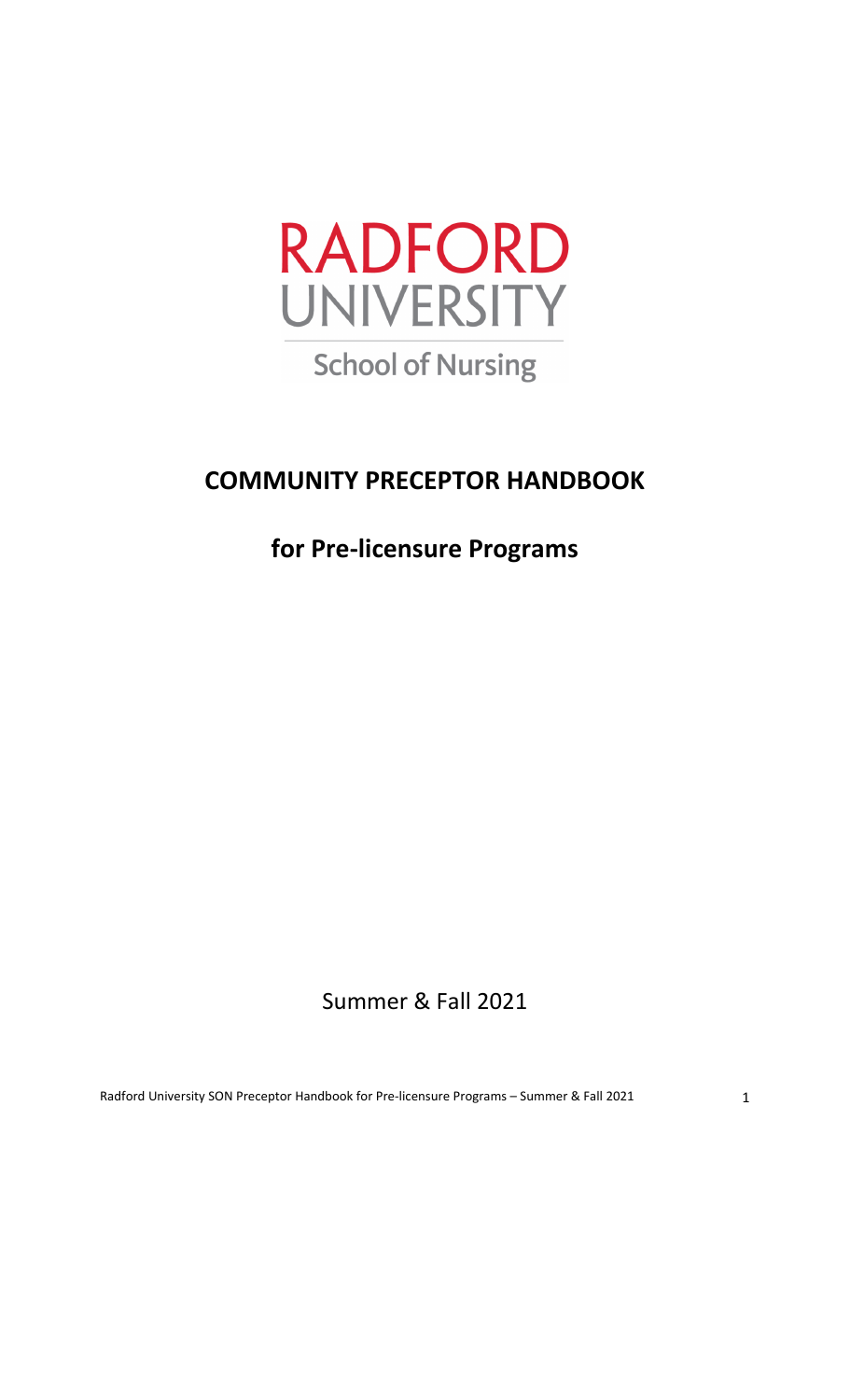#### **TABLE OF CONTENTS**

Radford University SON Preceptor Handbook for Pre-licensure Programs - Summer & Fall 2021

 $\overline{2}$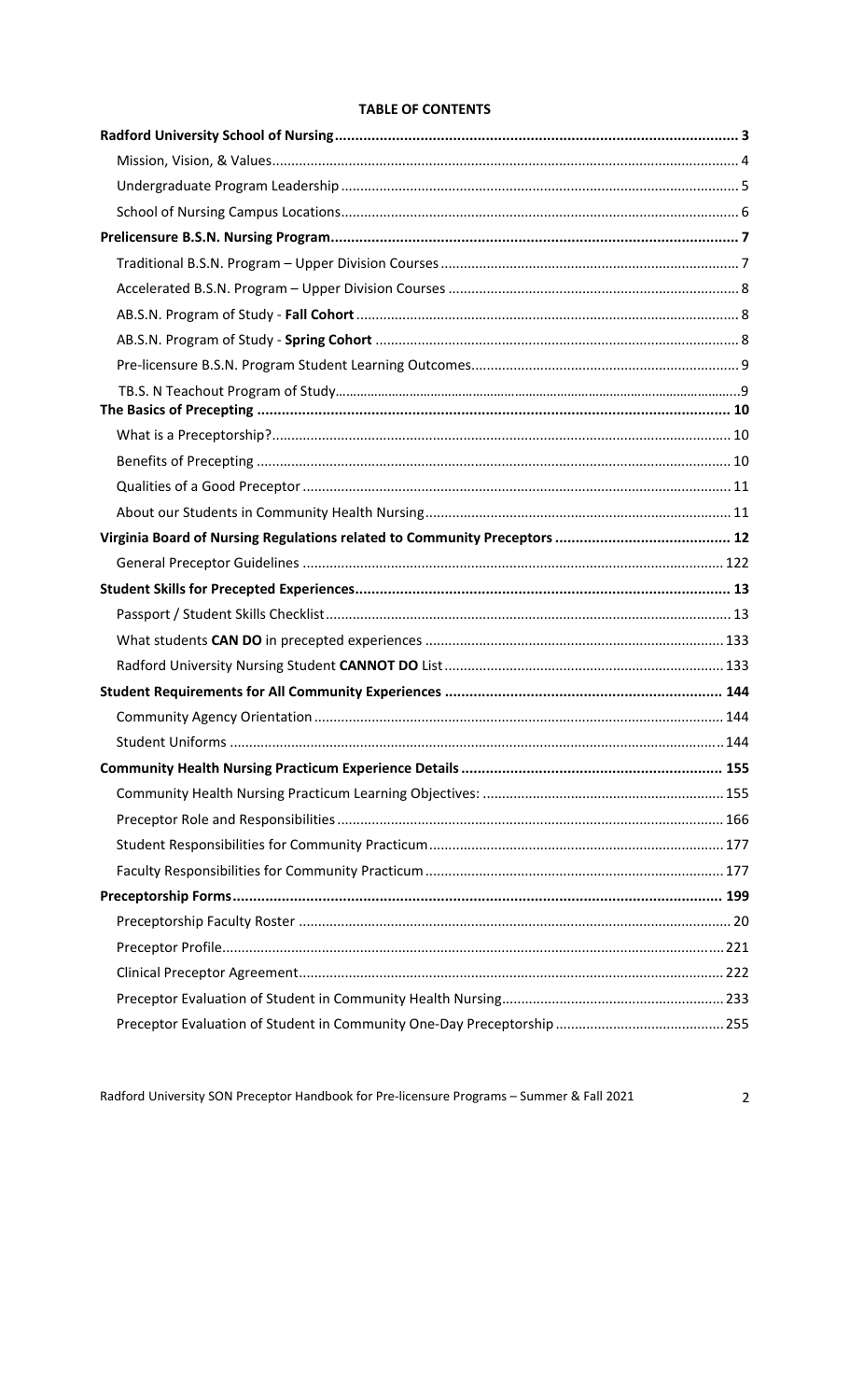# **Radford University School of Nursing**

The Radford University School of Nursing has a rich history of rigor and merit that prepares students to become vital, confident, highly skilled professionals on the fast‐paced front lines of the healthcare industry. Graduates of our accredited nursing programs work every day across the region, the Commonwealth of Virginia, and beyond to improve and maintain the good health of our families, friends and neighbors.

#### Undergraduate Programs

On the main campus in Radford, the programs are structured as traditional journeys to a degree, with students entering as pre‐nursing majors during their first year, then applying to the School of Nursing as they gain experience. This path allows students to explore academic opportunities and enjoy a traditional college life on campus. Located alongside the New River, this location offers a small‐town feel in the Heart of the New River Valley, while offering ample opportunities in and around the classroom.

Radford University Carilion (RUC), located in Roanoke, VA, pairs mountain views with a more urban environment. This campus offers two routes to a nursing degree. First, a traditional B.S.N. program allows students to enter the nursing program from day one of admission, with a qualification requirement to enter upper division nursing in the third year. The second route, the Accelerated B.S.N. program, offers a 16‐month curriculum to applicants who hold a bachelor's degree in another field. Specific prerequisites for the accelerated program are required for admission.

We are also proud to welcome students to our online campus. We work with wonderful Registered Nurses that have completed their preparation for licensure through an Associate's Degree and are now joining us for their Bachelor's degree. The RN‐to‐B.S.N. program is especially designed for working nurses in a flexible seven-week term format. Students complete all of their courses online and within their own community.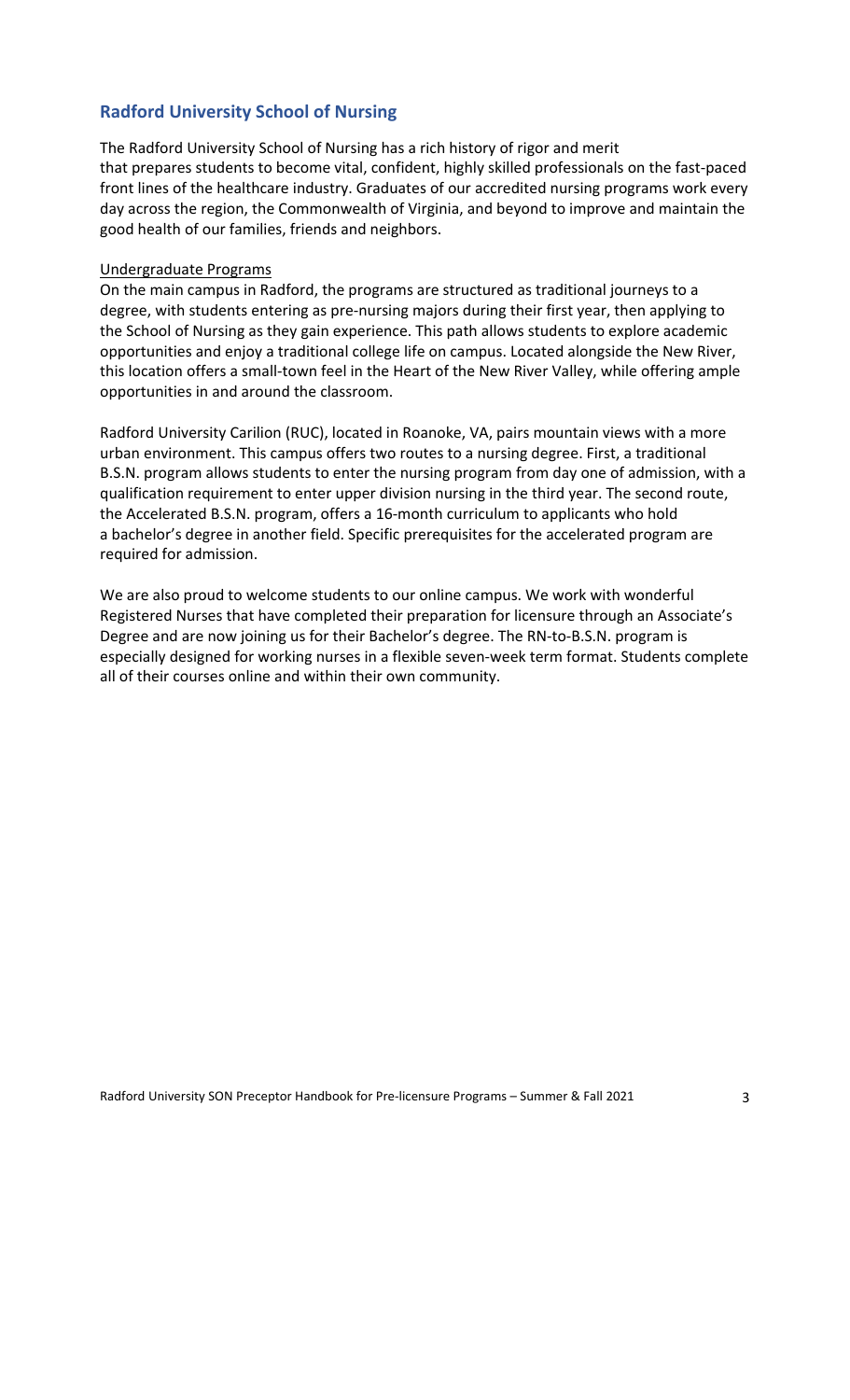#### Mission, Vision, & Values

#### **Vision Statement**

*Blending the art and science of nursing to prepare enlightened, compassionate professionals who will meet the diverse needs of the local and global community.*

#### **Mission Statement**

*Radford University School of Nursing is committed to excellence in the development of professional nurses to meet changing local and global health care needs through education, research, practice, and community engagement.*

#### **Core Values**

- **Advocacy**: We intervene on behalf of vulnerable populations and the nursing profession to address ethical and healthcare issues through legal, administrative, and legislative pathways.
- **Safe Caring**: We exemplify compassion for others in an altruistic manner through presence and safe, holistic practice.
- **Cultural humility**: We honor traditions and beliefs of diverse populations through intentional and inclusive engagements of those in our care while supporting health promotion in the patients we serve.
- **Excellence**: We utilize rigorous evidence‐based methodologies to instill competency and inspire professionalism and leadership in our graduates.
- **Interprofessionalism**: We demonstrate respect in interdisciplinary, collaborative practice to achieve the highest quality outcomes.
- **Innovation**: We engage our students in the discovery of healthcare technology to support implementation of the nursing process while providing person-centered care.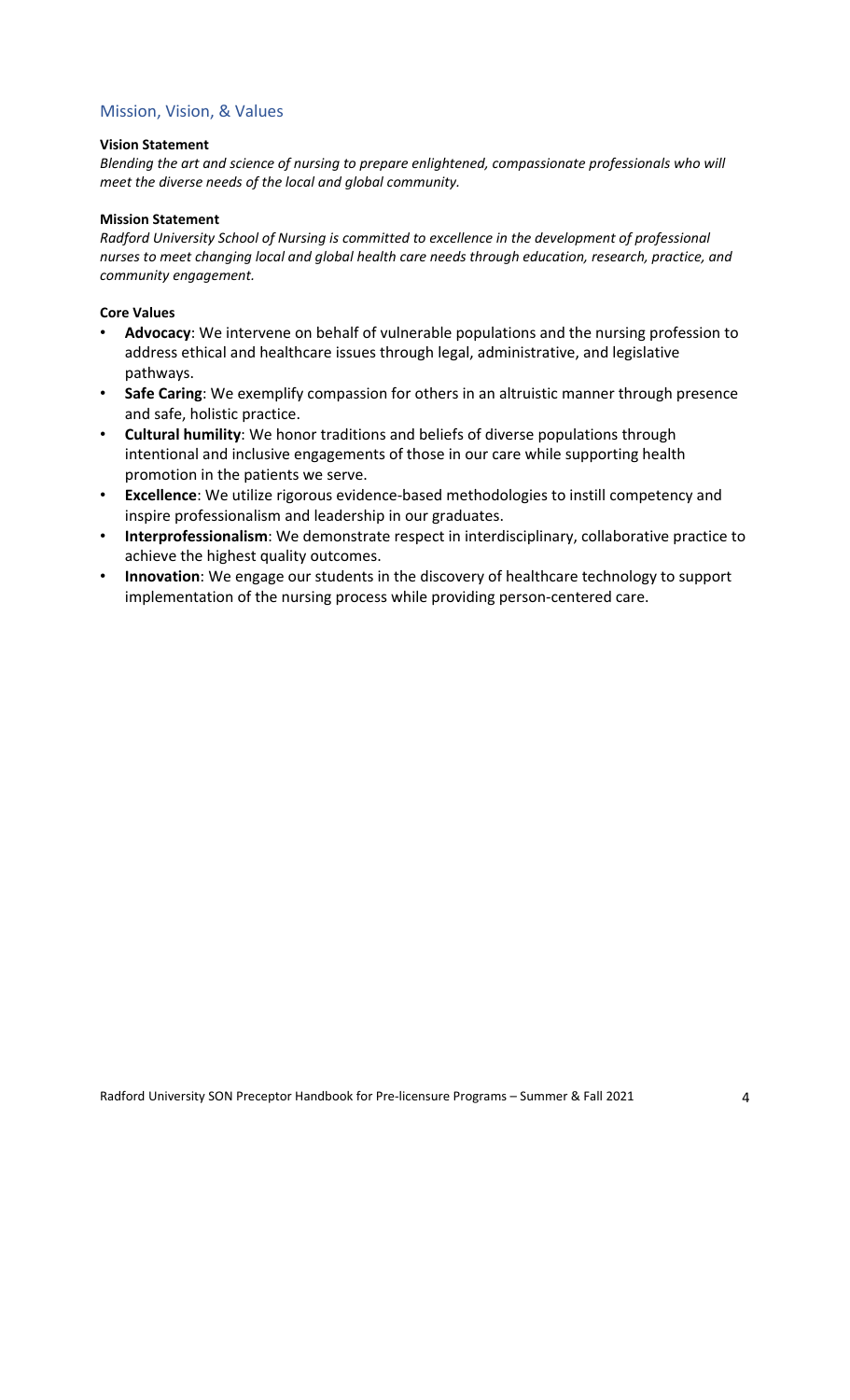#### Undergraduate Program Leadership

#### **Dean and Professor, School of Nursing**

Dr. Johnnie Sue Wijewardane Waldron Hall, Radford University, Radford VA 24141 Radford University Carilion, Roanoke VA 24013 Office: 540‐831‐7700

#### **Associate Director of Undergraduate Programs**

Roanoke Higher Education Center Site Director Dr. Sharla Cooper Associate Professor 307G Roanoke Higher Education Center, Roanoke VA 24016 office: 540‐767‐6188

#### **Radford University Main Campus Clinical Coordinator**

Becky Underwood Instructor Waldron Hall 314, Radford University, Radford VA 24142 Cell: 540‐641‐6329

Radford University Carilion (RUC) campus

#### **Accelerated B.S.N. Program Coordinator**

Dr. Tara Chitwood Assistant Professor Radford University Carilion Rm 1004, Roanoke VA 24013 Office: 540‐224‐4697

#### **RUC Traditional B.S.N. Program Coordinator**

Dr. Deidra Pennington Assistant Professor Radford University Carilion Rm 1020, Roanoke VA 24013 Office: 540‐985‐4032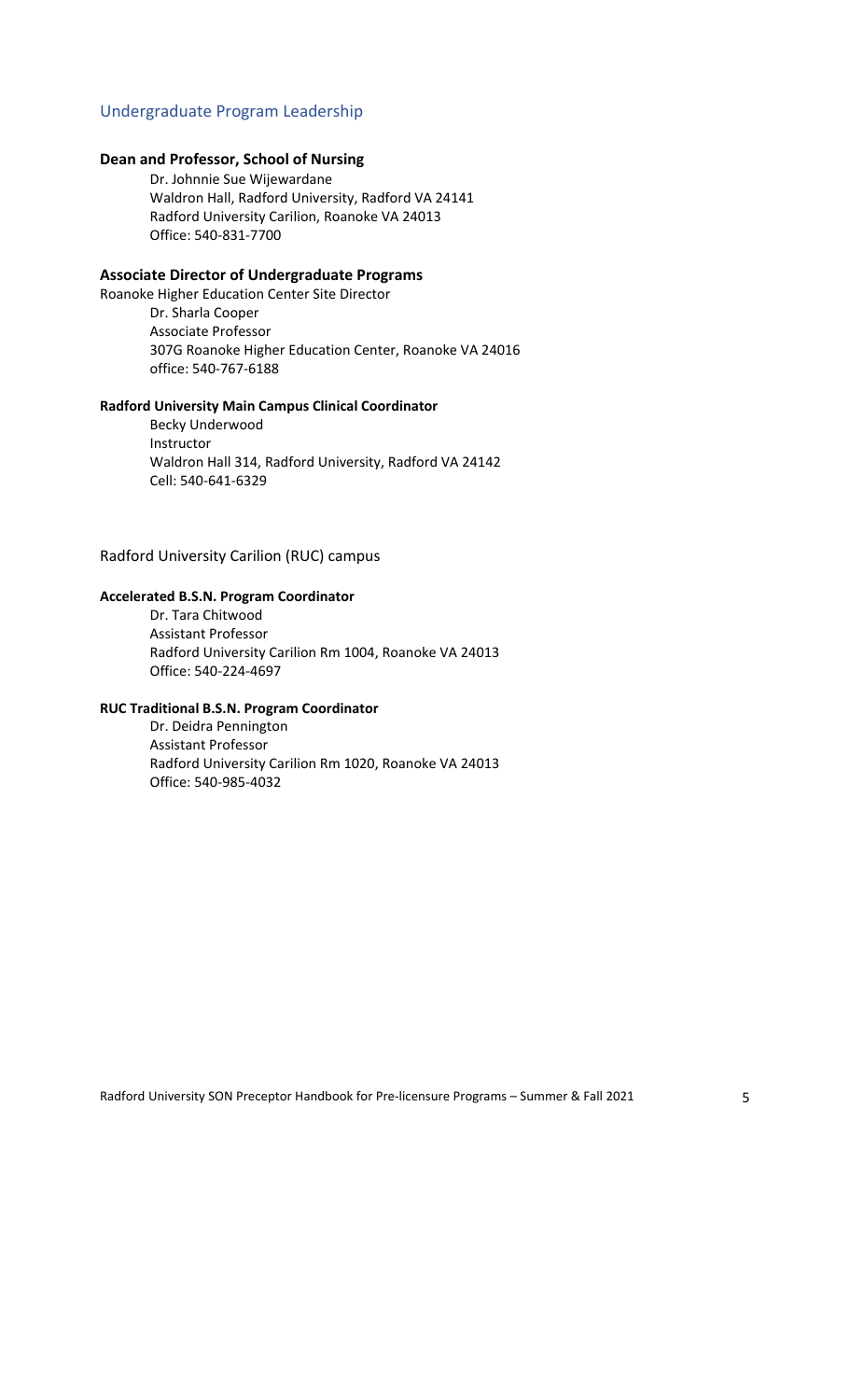#### School of Nursing Campus Locations

#### **Main Campus – Radford University**

Waldron Hall ‐ Third Floor Mailing Address: PO Box 6964, Radford VA 24142 Phone: 540‐831‐7741 Fax: 540‐831‐7746

#### **Radford University Carilion**

Roanoke Community Hospital - 10<sup>th</sup> Floor Mailing Address: 101 Elm Ave, Roanoke VA 24013 Phone: 540‐985‐8260 Fax: 540‐224‐4785

#### **Roanoke Higher Education Center**

Nursing Suite ‐ 307G Mailing Address: 108 N Jefferson St, Roanoke VA 24016 Phone: 540‐767‐6182 Fax: 540‐767‐6179

#### **Clinical Simulation Centers (CSC)**

Main Campus CSC Cook Hall ‐ Third Floor Radford VA 24142 Phone: 540‐831‐7175

Roanoke Higher Education Center CSC 108 N Jefferson St, Suite 104A Roanoke VA 24016 Phone: 540‐767‐6159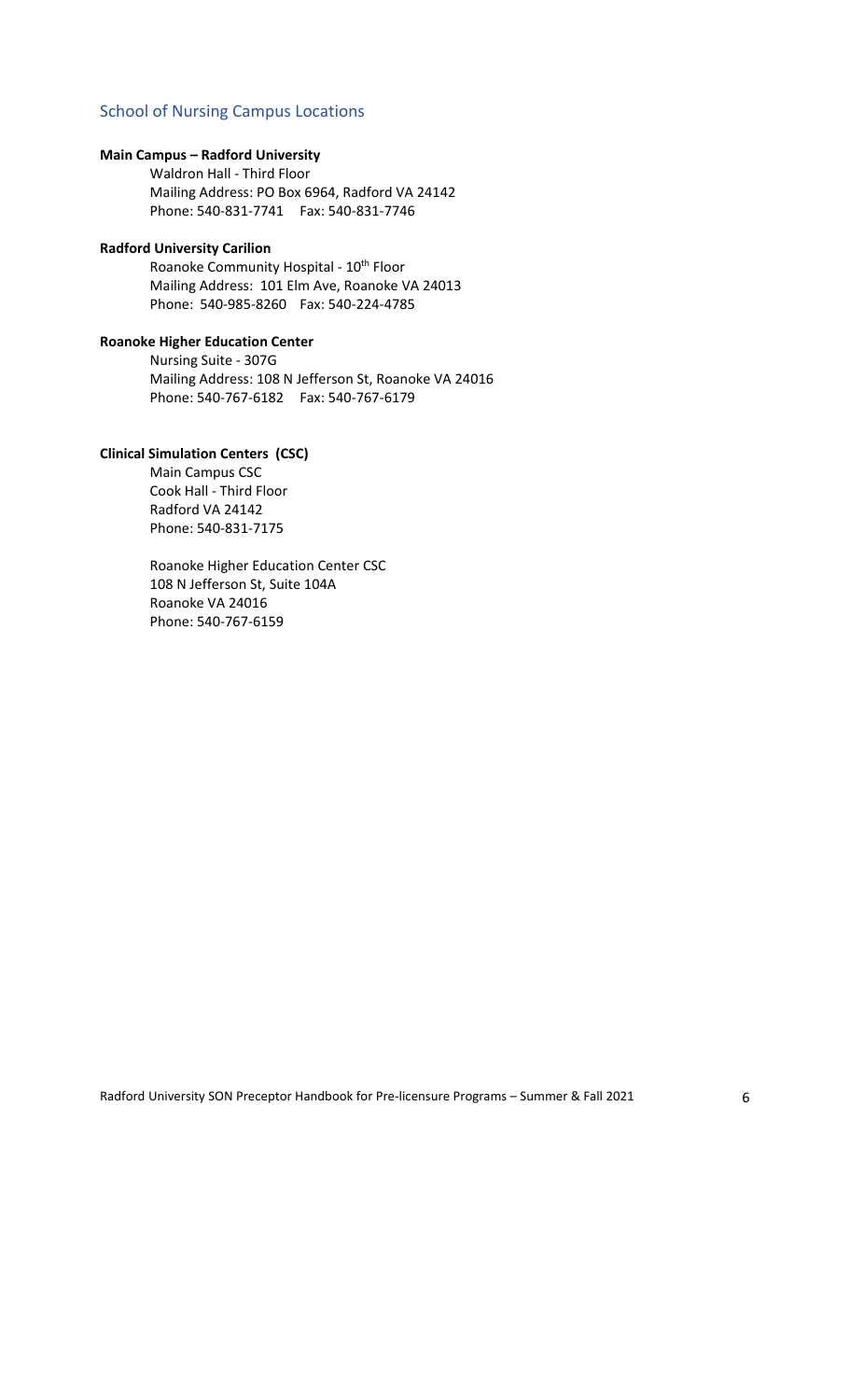# **Prelicensure B.S.N. Nursing Program**

| <b>YEAR THREE</b>                   |                              |    |                 |                                     |   |
|-------------------------------------|------------------------------|----|-----------------|-------------------------------------|---|
| <b>SEMESTER 5 (LEVEL 1 NURSING)</b> |                              |    |                 | <b>SEMESTER 6 (LEVEL 2 NURSING)</b> |   |
| <b>NURS 340</b>                     | <b>Health Assessment</b>     |    | <b>NURS 362</b> | <b>Nursing Research</b>             | 3 |
| <b>NURS 345</b>                     | Found. of Nursing Practice   | 6  | <b>NURS 364</b> | Nursing of the Adult 1              | 6 |
| <b>NURS 352</b>                     | <b>Mental Health Nursing</b> |    | <b>NURS 366</b> | <b>Nursing-Childbearing Family</b>  |   |
| <b>NURS 368</b>                     | Pharmacology                 | 3  |                 |                                     |   |
|                                     | ΓΩΤΑΙ                        | 17 |                 |                                     |   |

# Traditional B.S.N. Program (RU Main & RHEC) – Upper Division Courses

| <b>YEAR FOUR</b>                    |                               |    |                                     |                                 |    |
|-------------------------------------|-------------------------------|----|-------------------------------------|---------------------------------|----|
| <b>SEMESTER 7 (LEVEL 3 NURSING)</b> |                               |    | <b>SEMESTER 8 (LEVEL 4 NURSING)</b> |                                 |    |
| <b>NURS 443</b>                     | Nursing of Children           |    | <b>NURS 451</b>                     | <b>Community Health Nursing</b> | 5  |
| <b>NURS 444</b>                     | <b>Gerontological Nursing</b> |    | <b>NURS 453</b>                     | Leadership in Nursing           | 3  |
| <b>NURS 448</b>                     | Nursing of the Adult II       |    | <b>NURS 454</b>                     | <b>Nursing Practicum</b>        | 4  |
|                                     |                               |    | <b>NURS 457</b>                     | <b>Transition to Licensure</b>  | 2  |
|                                     | ΤΩΤΑΙ                         | 15 |                                     |                                 | 14 |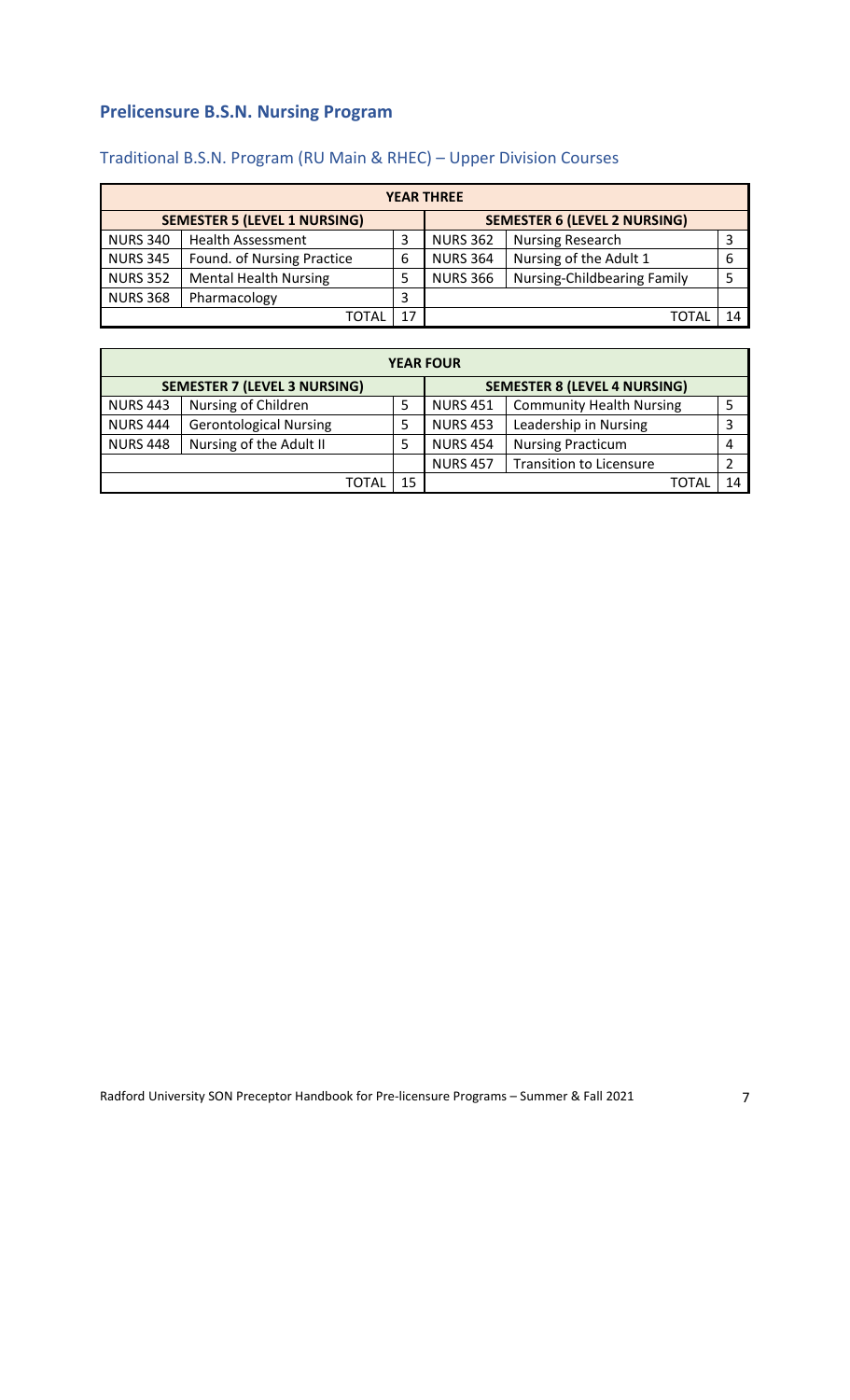# Accelerated B.S.N. Program – Upper Division Courses

|                        | <b>FALL SEMESTER 1</b>                                        |                | <b>SPRING SEMESTER</b> |                                                        |                       |
|------------------------|---------------------------------------------------------------|----------------|------------------------|--------------------------------------------------------|-----------------------|
| <b>IPEH 401</b>        | Foundations of IP Leadership                                  | 2              | <b>IPEH 402</b>        | Found of IP Leadership II                              | $\mathbf{2}^{\prime}$ |
| <b>NURS 300</b>        | Pharmacology                                                  | 3              | <b>NURS 314</b>        | Nursing Process in<br>Psychiatric/Mental Health        | 3                     |
| <b>NURS 301</b>        | Dosage Calculation                                            | 1              | <b>NURS 317</b>        | Nursing Process in Gerontology                         | $\overline{2}$        |
| <b>NURS 303</b>        | <b>Foundations of Professional</b><br><b>Nursing Practice</b> | 3              | <b>NURS 354</b>        | Nursing Process Applications for<br>AB.S.N.1           | 3                     |
| <b>NURS 340</b>        | <b>Health Assessment</b>                                      | $\overline{3}$ | <b>NURS 358C</b>       | Clinical Practicum for AB.S.N. I                       | 4                     |
| <b>NURS 351</b>        | Prof Nursing Skills for AB.S.N.                               | 4              | <b>NURS 410</b>        | Research Applications in Healthcare                    | 3                     |
|                        | <b>TOTAL</b>                                                  | 16             |                        | <b>TOTAL</b>                                           | 17                    |
| <b>SUMMER SEMESTER</b> |                                                               |                |                        |                                                        |                       |
|                        |                                                               |                |                        | <b>FALL SEMESTER 2</b>                                 |                       |
| <b>NURS 320</b>        | Informatics and Technology in<br><b>Health Care</b>           | 3              | <b>NURS 423</b>        | Community and Population Health                        | 3                     |
| <b>NURS 334</b>        | Nursing Process of the Childbearing<br>Family                 | $\overline{2}$ | <b>NURS 461</b>        | Nursing Process Applications for<br>AB.S.N. III        | 3                     |
| <b>NURS 336</b>        | Nursing Process for Children                                  | $\overline{2}$ | <b>NURS 457</b>        | <b>Transition to Licensure</b>                         | 2                     |
| <b>NURS 361</b>        | Nursing Process Applications for<br>AB.S.N.II                 | 3              | <b>NURS 471</b>        | Leadership and Health Policy in<br>Nursing for AB.S.N. | 3                     |
| <b>NURS 369C</b>       | Clinical Practicum for AB.S.N. II                             | 4              | <b>NURS 479C</b>       | Clinical Practicum for AB.S.N. III                     | 5                     |

# AB.S.N. Program of Study ‐ **Fall Cohort**

# AB.S.N. Program of Study ‐ **Spring Cohort**

|                 | <b>SPRING SEMESTER 1</b><br><b>SUMMER SEMESTER</b> |              |                  |                                                     |    |
|-----------------|----------------------------------------------------|--------------|------------------|-----------------------------------------------------|----|
| <b>INDS 100</b> | Introduction to Healthcare Delivery<br>Systems     | $\mathbf{1}$ | <b>IPEH 200</b>  | Fundamentals of Teamwork (online)                   |    |
| <b>NURS 300</b> | Pharmacology                                       | 3            | <b>NURS 314</b>  | Nursing Process in<br>Psychiatric/Mental Health     |    |
| <b>NURS 301</b> | Dosage Calculation                                 | 1            | <b>NURS 317</b>  | Nursing Process in Gerontology                      |    |
| <b>NURS 303</b> | Foundations of Professional Nursing<br>Practice    | 3            | <b>NURS 320</b>  | Informatics and Technology in<br><b>Health Care</b> |    |
| <b>NURS 340</b> | <b>Health Assessment</b>                           | 3            | <b>NURS 354</b>  | Nursing Process Applications for<br>AB.S.N. I       |    |
| <b>NURS 351</b> | Prof Nursing Skills for AB.S.N.                    | 4            | <b>NURS 358C</b> | Clinical Practicum for AB.S.N. I                    | 4  |
|                 | <b>TOTAL</b>                                       | 15           |                  | <b>TOTAI</b>                                        | 16 |

| <b>FALL SEMESTER</b> |                                                |                | <b>SPRING SEMESTER 2</b> |                                                        |    |
|----------------------|------------------------------------------------|----------------|--------------------------|--------------------------------------------------------|----|
| <b>NURS 334</b>      | Nursing Process of the Childbearing<br>Family  | $\overline{2}$ | <b>NURS 423</b>          | Community and Population Health                        | 3  |
| <b>NURS 336</b>      | Nursing Process for Children                   | $\mathfrak z$  | <b>NURS 457</b>          | <b>Transition to Licensure</b>                         |    |
| <b>NURS 361</b>      | Nursing Process Applications for<br>AB.S.N. II | 3              | <b>NURS 461</b>          | Nursing Process Applications for<br>AB.S.N. III        | 3  |
| <b>IPEH 350</b>      | IP Healthcare Exploration (online)             | $\mathfrak z$  | <b>NURS 471</b>          | Leadership and Health Policy in<br>Nursing for AB.S.N. | 3  |
| <b>NURS 369C</b>     | Clinical Practicum for AB.S.N. II              | 4              | <b>NURS 479C</b>         | Clinical Practicum for AB.S.N. III                     | 5  |
| <b>NURS 410</b>      | Research Applications in Healthcare            | 3              |                          |                                                        |    |
|                      | <b>TOTAL</b>                                   | 16             |                          | ΤΟΤΑΙ                                                  | 16 |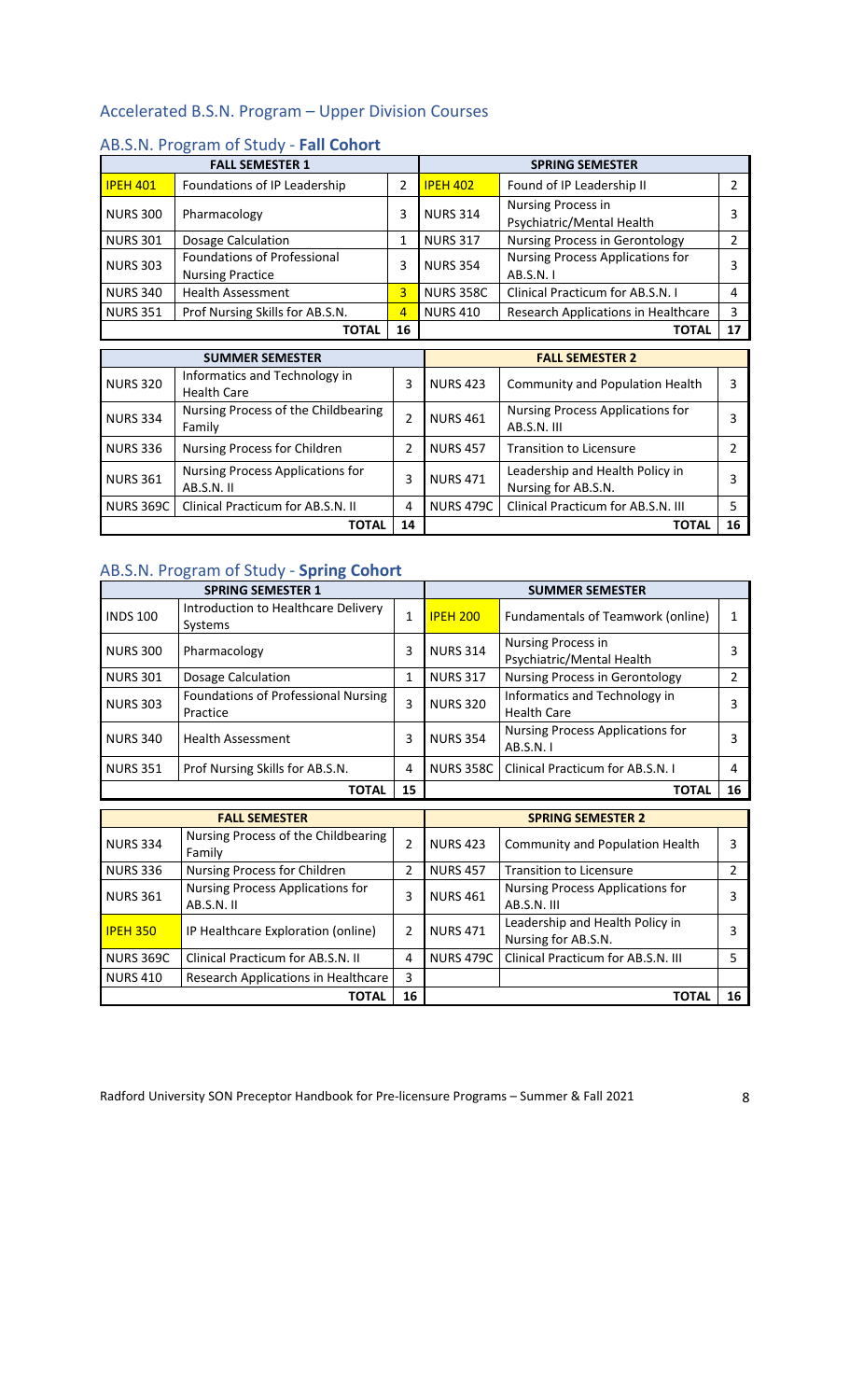### Pre‐licensure B.S.N. Program Student Learning Outcomes (**RU TB.S.N. & RUC AB.S.N**.)

- 1. Integrate life-long learning strategies into professional nursing practice.
- 2. Assume leadership role within complex healthcare systems to promote holistic health and diverse populations.
- 3. Utilize evidence‐based processes in collaboration with other members of the healthcare team to improve nursing practice and healthcare outcomes.
- 4. Utilize technology and information systems to enhance clinical decision making.
- 5. Advocate for policies and legislation that promote a safe, affordable, patient‐centered healthcare environment.
- 6. Utilize effective communication strategies to create a positive professional work environment.
- 7. Collaborate in the design, implementation, and evaluation of a health promotion program.
- 8. Exemplify the core values of nursing as a collaborative member of the healthcare team.
- 9. Facilitate coordination of care within a variety of healthcare settings.

### RUC Traditional B.S.N. Teachout Program – Upper Division Courses

|                         | <b>Sophomore 2</b>                                             |  |
|-------------------------|----------------------------------------------------------------|--|
| <b>BIO 300</b>          | Pathophysiology                                                |  |
| <b>NURS 300</b>         | Pharmacology                                                   |  |
| <b>MTH 265</b>          | <b>Introductory Stats</b>                                      |  |
| <b>NURS 303</b>         | <b>Foundations for Professional Nursing</b><br><b>Practice</b> |  |
| <b>NURS</b><br>340/340L | <b>Health Assessment</b>                                       |  |
| <b>NURS 301</b>         | <b>Dosage Calculations</b>                                     |  |
|                         | ΤΟΤΑL                                                          |  |

| <b>Junior 1</b>  |                                                        |                         | <b>Junior 2</b>  |                                                             |                         |
|------------------|--------------------------------------------------------|-------------------------|------------------|-------------------------------------------------------------|-------------------------|
| <b>NURS 305</b>  | <b>Professional Nursing Skills I</b>                   | $\overline{\mathbf{2}}$ | <b>NURS 308</b>  | <b>Professional Nursing Skills II</b>                       | $\overline{\mathbf{2}}$ |
| <b>NURS 326</b>  | <b>Nursing Process Applications</b><br><b>TB.S.N.1</b> | $\overline{\mathbf{4}}$ | <b>NURS 320</b>  | <b>Informatics &amp; Technology in</b><br><b>Healthcare</b> | $\overline{\mathbf{3}}$ |
| <b>NURS 314</b>  | <b>NSG Process in Psych/Mental</b><br><b>Health</b>    | $\overline{\mathbf{3}}$ | <b>NURS 327</b>  | <b>NSG Process Applications TB.S.N. II</b>                  | $\overline{4}$          |
| <b>NURS 316</b>  | <b>NSG Process in Gerontology</b>                      | $\overline{\mathbf{3}}$ | <b>NURS 331</b>  | <b>NSG Process for Families with</b><br>Children            | $\overline{4}$          |
| <b>NURS 328C</b> | <b>Clinical Practicum TB.S.N. I</b>                    | 3                       | <b>NURS 338C</b> | <b>Clinical Practicum TB.S.N. II</b>                        | 3                       |
|                  | <b>TOTAL</b>                                           | 15                      |                  | <b>TOTAL</b>                                                | 16                      |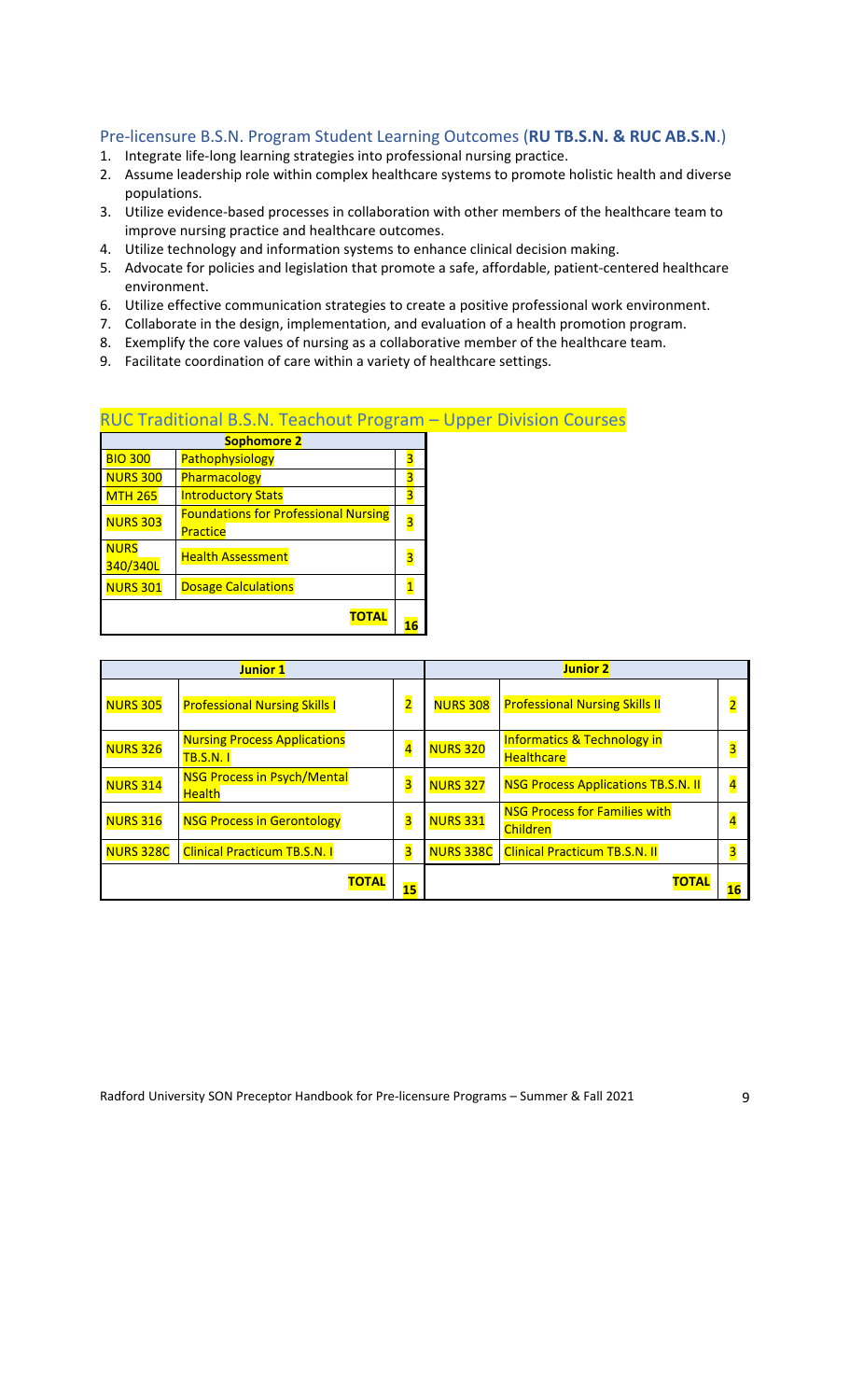| <b>Senior 1</b>  |                                                               |                         | <b>Senior 2</b>  |                                                               |                         |
|------------------|---------------------------------------------------------------|-------------------------|------------------|---------------------------------------------------------------|-------------------------|
| <b>IPEH 350</b>  | <b>IP Healthcare Experiences</b>                              | $\overline{\mathbf{2}}$ | <b>NURS 427</b>  | <b>Nursing Process Applications TBSN</b><br><u>IV</u>         | $\overline{\mathbf{r}}$ |
| <b>NURS 410</b>  | <b>Research Applications in Healthcare</b>                    | 3                       | <b>NURS 457</b>  | <b>Transition to Licensure</b>                                |                         |
| <b>NURS 426</b>  | <b>Nursing Process Applications for</b><br><b>TB.S.N. III</b> | $\overline{\mathbf{4}}$ | <b>NURS 438C</b> | <b>Clinical Practicum TBS.N. IV</b>                           |                         |
| <b>NURS 429C</b> | <b>Clinical Practicum TB.S.N. III</b>                         | $\overline{\mathbf{4}}$ | <b>NURS 471</b>  | Leadership and Health Policy in<br><b>Nursing for TB.S.N.</b> | $\overline{\mathbf{3}}$ |
| <b>NURS 421</b>  | <b>Promoting Health in the</b><br>Community                   | $\overline{\mathbf{4}}$ | <b>NURS 445</b>  | <b>Quality &amp; Safety in Nursing</b>                        | З                       |
|                  | <b>TOTAL</b>                                                  | 17                      |                  | ΤΟΤΑΙ                                                         | 15                      |

Pre‐licensure B.S.N. Program Student Learning Outcomes (**RUC TB.S.N**. Teach Out)

- 1. Provide safe, quality patient-centered care while integrating cultural competence, and evidencebased practice.
- 2. Integrate knowledge and skills in informatics and patient care technology into the delivery of patient‐centered care.
- 3. Demonstrate skills in leadership, quality improvement, and patient safety to provide high quality care within interprofessional teams.
- 4. Incorporate strategies to improve and promote individual, family, and population health in a variety of healthcare settings.
- 5. Examine the impact of socio-cultural, legal, economic, regulatory, and political factors influencing healthcare delivery and practice.
- 6. Demonstrate a commitment to professionalism, professional values, and lifelong learning.

# **The Basics of Precepting**

What is a Preceptorship? A preceptorship is an educational relationship in which an experienced and skilled professional provides knowledge, skills, support, and encouragement to a nursing student in order to enhance the student's understanding and level of comfort with the nursing profession (Morton‐ Cooper & Palmer, 2000).

# Benefits of Precepting

- For the preceptor, working with students can create a sense of achievement, improved self‐esteem, recognition, and an opportunity for professional advancement (clinical ladders, etc.). Educating students can provide inspiration, challenge, and renewed interest in the field of nursing. This relationship encourages preceptors to reflect on their own knowledge and make sure their practice is up to date (Happell, 2009). It's a wonderful feeling to know you are helping shape the future of our profession.
- For the student, working with a preceptor provides the opportunity to learn about different nursing roles and activities, practice skills, and see different ways of doing things.
- For the agency, students who have a positive experience are more likely to consider applying to work there or to refer future clients there. They will also have positive things to say when discussing these nursing roles and the agency with coworkers and administrators.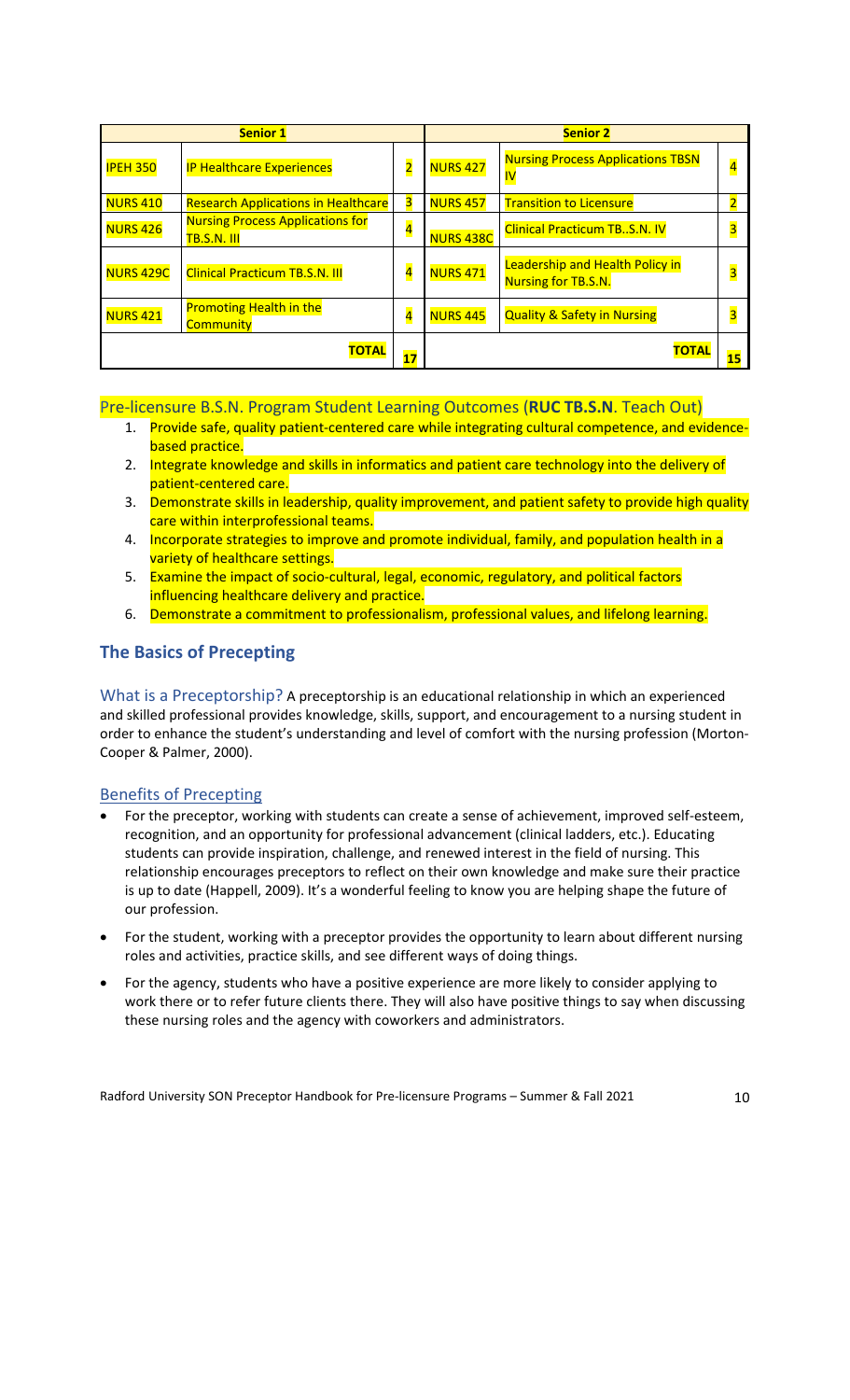For the university, preceptors provide the ability to offer a wider range of more independent learning experiences for students despite limited faculty numbers.

#### Qualities of a Good Preceptor

Research has also identified that students appreciate preceptors who:

- Are consistent and professional in their work.
- Are enthusiastic about nursing in general, as well as their own specialty.
- Are aware of the students' theoretical knowledge and clinical skills, as well as their limitations.
- Respect the student as a future member of the nursing workforce.
- Establish clear and open communication.
- Provide role modeling with consistent and regular feedback on performance (Happell, 2009).

Research shows that students function best if they feel welcomed to the site and receive clear expectations and instructions. We provide detailed instructions about expectations from the Radford University School of Nursing and the agency, but we count on our preceptors to orient the students to individual agency policies.

Students also appreciate the opportunity to participate in nursing activities and learn from observing the practice of a variety of experienced nurses.

We depend on you to be our "eyes and ears" – you are the teacher of the student when they are in your agency.

#### About our Students in Community Health Nursing

Our students in Community Health Nursing are seniors, so they have received most of the theory of a bachelor of science in nursing education by the time they are in our class. Most are also functioning at a very high level of clinical skill, having participated in hundreds of hours of clinical, simulation, and externships. In this course, what they need is exposure to new experiences and practice with supervision.

- Students are expected to be prepared, professional, and actively engaged. This means they should follow the RUSON and agency dress codes; have their objectives, timesheet, and other paperwork with them; arrive on time; ask questions; and jump in to help with any activities they are allowed to do.
- Please be aware that there are differences in what students are allowed to do depending on the agency or course they are participating in. More specific clarifications are found below and have been explained in emails to your agency.
- You have the authority to question, correct, and refer concerns about student attitude and performance.
- Please ask the students to discuss their objectives and written assignments with you: journals, literacy assessment, population nursing papers, and community health promotion projects. There are many components of these assignments they should be asking you about. It helps if you can direct them to where they can find the answers, help them make contacts, or share resources and knowledge.
- We are available by phone and email and want to hear from you immediately if you have negative or positive feedback.
- We ask that you be straightforward and honest with us and with the student. We cannot offer constructive criticism without letting a student know where it came from.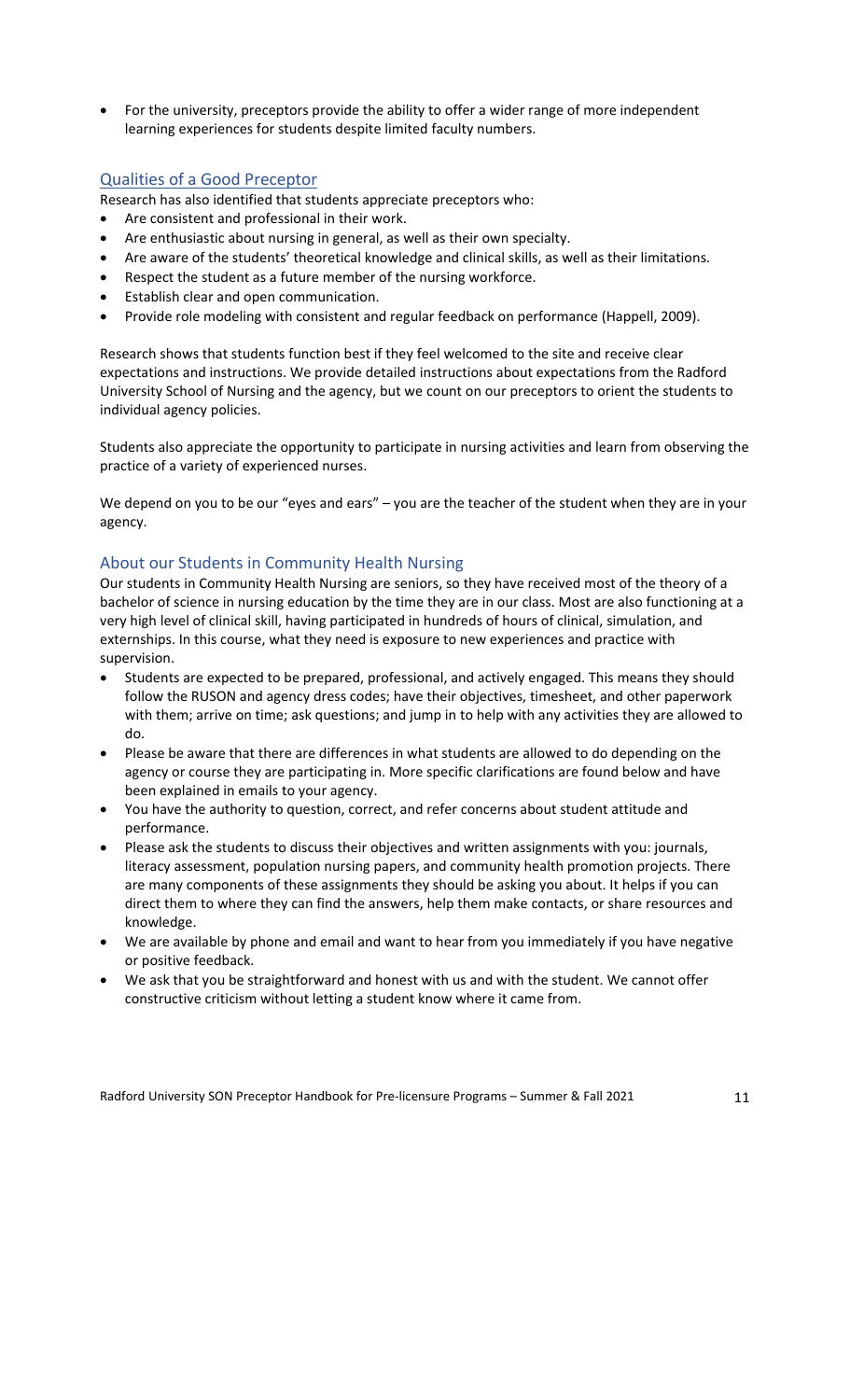- Timing is critical. These courses only last a short time. If we receive a call about a problem with a student after they have finished clinical, consequences are extremely challenging to implement.
- But we still need you to call. Some issues are so serious they must be addressed no matter when we hear of them. We do not want anything to interfere with our relationship with you as a preceptor or with the agency. We also do not want to pass a student who is not safe or competent to practice.

We truly appreciate your willingness to share your time, expertise, and enthusiasm as you mentor and educate our students. Please do not hesitate to contact us with any questions, concerns, or suggestions for improving the clinical educational experience.

#### **Virginia Board of Nursing Regulations related to Community Preceptors**

Radford University School of Nursing adheres to the definition of preceptorships set forth by the Virginia Board of Nursing (regulations revised September 20, 2018).

#### *18VAC90‐27‐110. Clinical practice of students.*

*Clinical preceptors may be used to augment the faculty and enhance the clinical learning experience. Faculty shall be responsible for the designation of a preceptor for each student and shall communicate such assignment with the preceptor. A preceptor may not further delegate the duties of the preceptorship.* 

*Preceptors shall provide to the nursing education program evidence of competence to supervise student clinical experience for quality and safety in each specialty area where they supervise students. The* clinical preceptor shall be licensed as a nurse at or above the level for which the student is preparing. *In utilizing preceptors to supervise students in the clinical setting, the ratio shall not exceed two students to one preceptor at any given time.* 

*Prior to beginning any preceptorship, the following shall be required:* 

- *Written objectives, methodology, and evaluation procedures for a specified period of time to include the dates of each experience.*
- *An orientation program for faculty, preceptors, and students.*
- *A skills checklist detailing the performance of skills for which the student has had faculty‐ supervised clinical and didactic preparation; and*
- *The overall coordination by faculty who assume ultimate responsibility for implementation, periodic monitoring, and evaluation.*

#### General Preceptor Guidelines

- Faculty/staff from Radford University School of Nursing will contact the representative at the health care agency to request and/or negotiate preceptors for student nurses.
- Students may not change preceptors without facility and community faculty approval.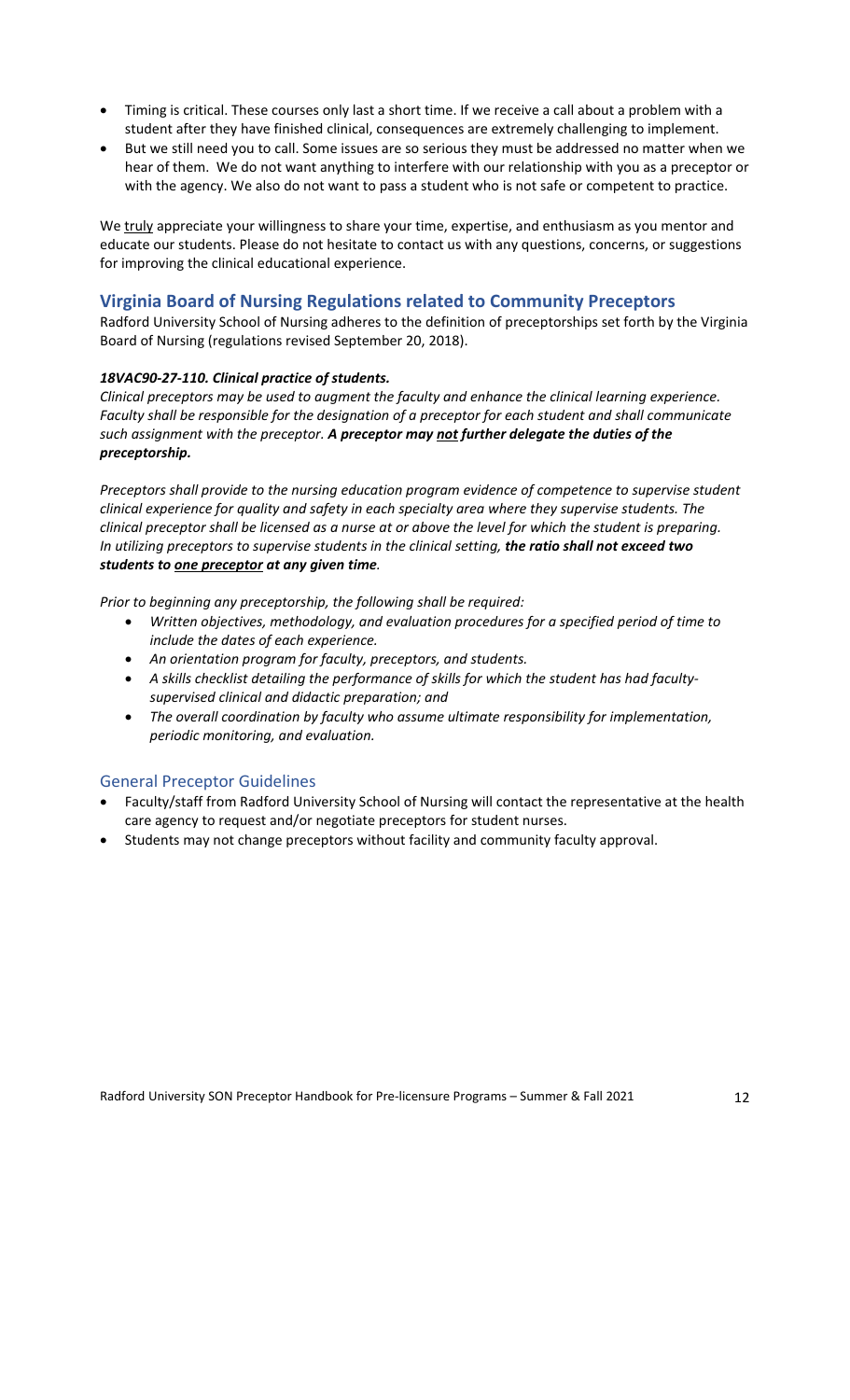# **Student Skills for Precepted Experiences**

#### Passport / Student Skills Checklist

**Prior to the final semester of the program**, senior level prelicensure B.S.N. students have successfully completed faculty‐supervised clinical, lab, and didactic preparation with skills lab return demonstration and check‐off of the following clinical skills: All B.S.N. students will present at clinical rotations with a folder, referred to as the *Passport*, containing the student's cumulative skills checklist and documentation of all clinical hours obtained to date while in the Nursing program.

#### What students **CAN DO** in precepted experiences

Students are able to perform interventions based on the skills they have demonstrated through faculty‐ supervised clinical, lab, and didactic preparation with skills lab return demonstration. All skills checked off on the Passport can be done with the preceptor with the exception of those on the CANNOT DO list. The objectives for each experience are provided to the preceptor and will provide the core of the student experience.

#### Radford University Nursing Student **CANNOT DO** List

**Students cannot perform any of the following** in any clinical setting:

- Hang Blood or blood products, including auto‐transfusions.
- Go to the lab, sign for blood products and bring blood products to the unit.
- Hang or titrate critical drips (such as dopamine, heparin, nitroglycerine, Cardizem, insulin, etc.)
- Setup, set rate, adjust rate, or clear PCA pumps.
- Manipulate epidural pumps.
- Administer IV chemotherapy drugs.
- Be assigned to a patient in airborne isolation precautions requiring a fit tested mask. (students have not been fit tests for masks)
- Be assigned to a patient being treated with a radioactive implant.
- Take verbal, phone or written report from a physician, nurse practitioner or physician's assistant.
- Witness any consents.
- Perform any interventions the hospital unit does not permit nursing students to perform.
- Participate in bedside time outs.
- Initiate or discontinue restraints.
- Insert or remove any central line (including PICC, Vascath, Multi-med, Hickman, or Arterial line)
- Any intervention that the clinical agency does not allow students to perform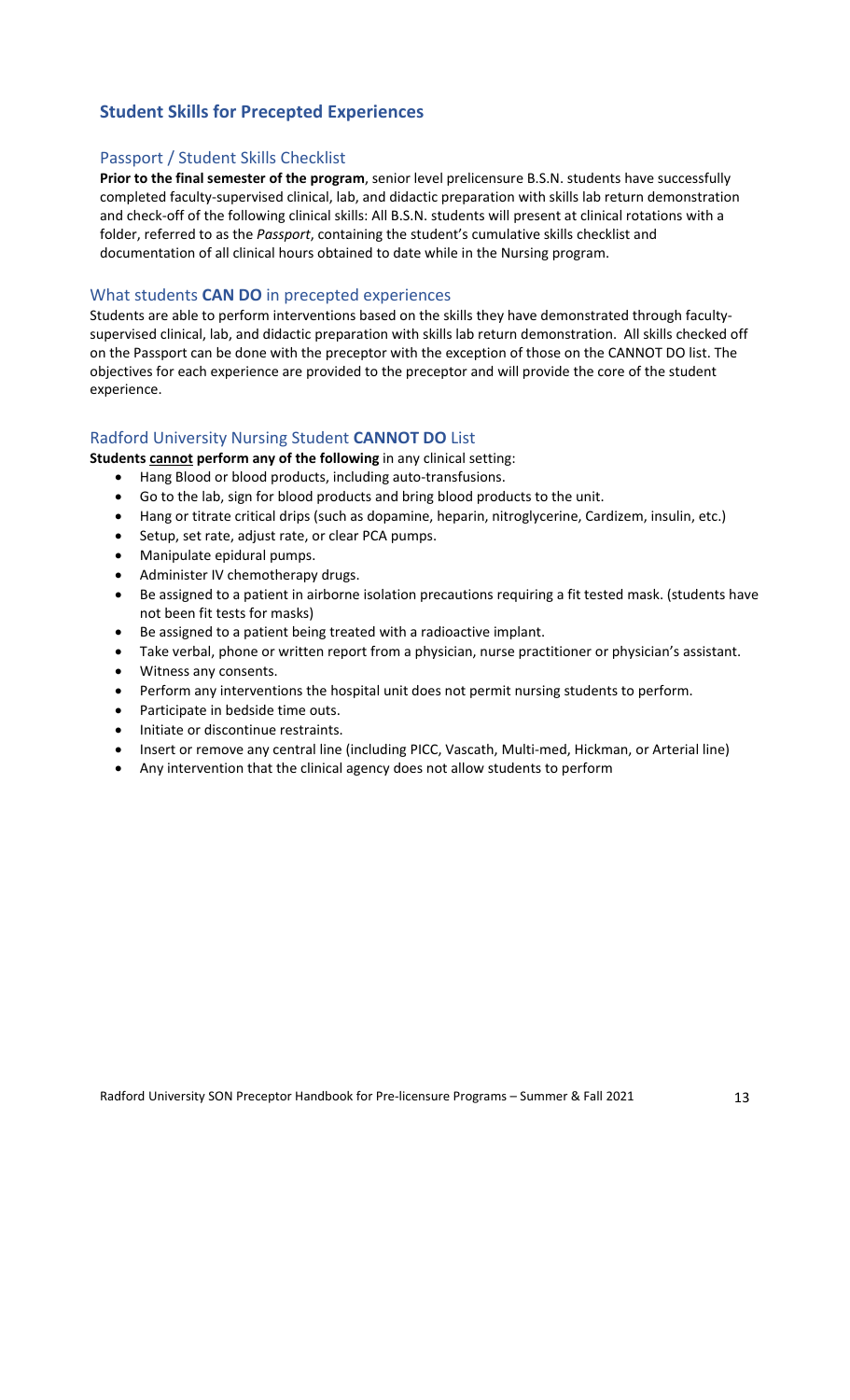# **Student Requirements for Community Experiences**

Pre‐licensure Nursing students receive direct, hands‐on experiences through participation in experiential learning activities (community rotations) at healthcare partner sites across the New River and Roanoke valleys and through simulated experiences at our state-of-the-art Clinical Simulation Centers. A minimum of 500 hours of direct client care, supervised by qualified faculty, is provided to our students as required by the Virginia Board of Nursing (Regulation 18VAC90-27-100).

#### Community Agency Orientation

Nursing students are required to complete orientation and training at assigned community agencies throughout the nursing program. School of Nursing staff and faculty will notify students electronically and/or in person when and where orientation/training will be held (or if online training is to be utilized) and any associated due dates. Students may be required to complete online training when school is not in session because of agency deadlines. Students are expected to check email frequently and comply with the requests in the email. Some community agencies require an additional fee for community placements. The payment for community placements will go directly to the agency and will be the sole responsibility of the student.

Students who fail to complete live or online training as directed or who do not pay the agency/learning source fee for community placement/online simulations will be required to withdraw from the School of Nursing course requiring the community experience. All course withdrawals will count toward the School of Nursing policies related to withdrawal and course failure. The only exception to this policy is an extenuating circumstance, such as a technical problem out of the student's control.

### Student Uniforms (RU/ RHEC)

**You are required to wear the following uniform in NURS 451 community experiences:**

- Red or Gray polo shirt with Radford Logo (must be purchased through the RU Bookstore).
- Khaki or black pants constructed of material thick enough to prevent seeing undergarments through the fabric.
- Radford University School of Nursing Photo ID Name Tag. (Will be purchased from RU ID Services at the opening of the semester).

#### RUC Student Uniforms

# **You are required to wear the following uniform in NURS 429C/ 479C community experiences:**

- 1. Radford University Carilion pewter clinical scrubs and designated shoes (purchased through the RUC Bookstore).
- 2. Radford University School of Nursing Photo ID Name Tag. (Will be purchased from RU ID Services at the opening of the semester).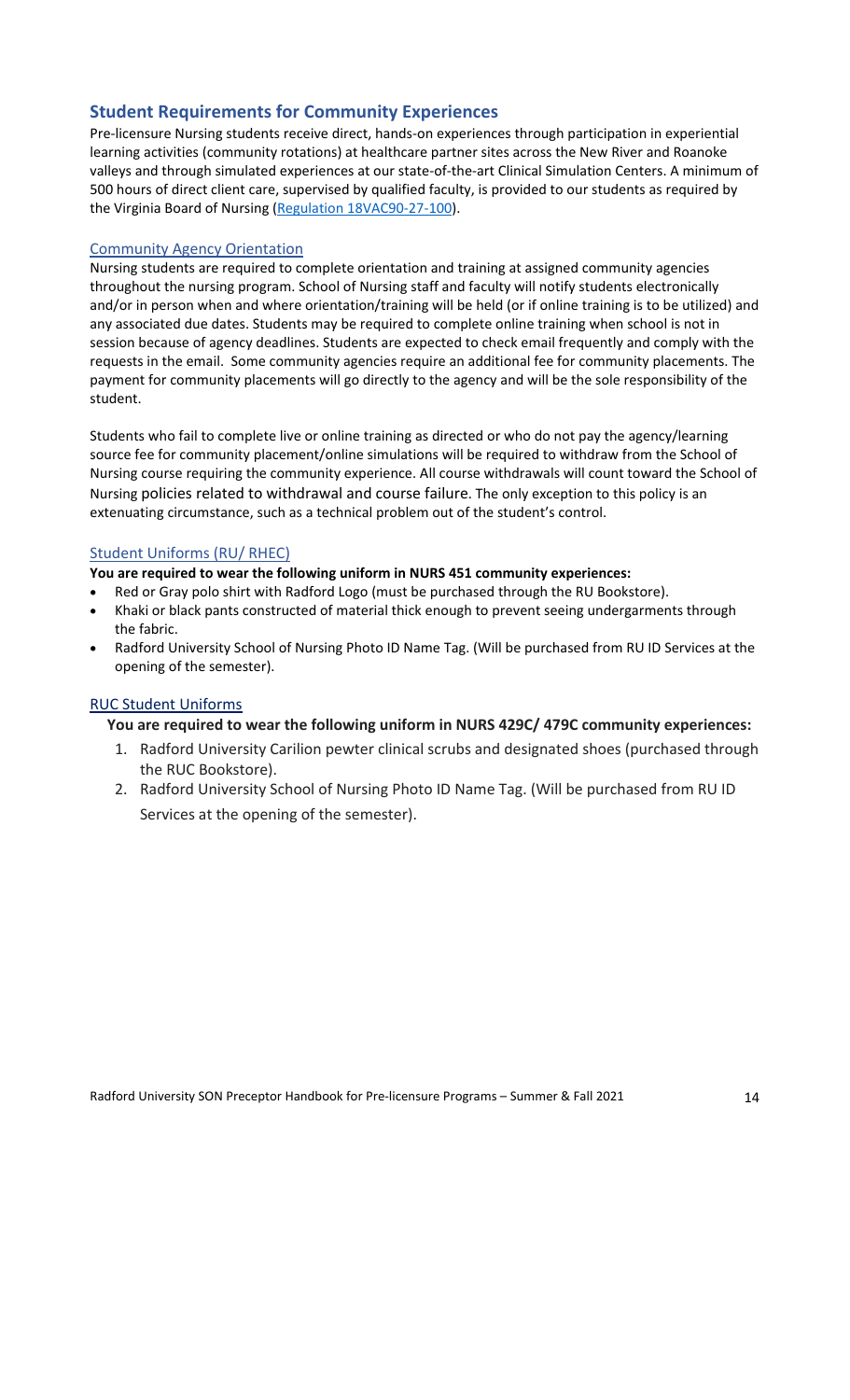# **Community Health Nursing Practicum Experience Details**

The purpose of the clinical experiences in NURS 451 is to introduce the student to various community agencies that function, independently or collectively, to protect and promote the health of community residents. Experiences will expose students to community agencies that target specific segments of the population to promote health and prevent disease and disability.

#### Community Health Nursing (NURS 451) Practicum Learning Objectives:

The clinical objectives for this course are the same as the Level 4 objectives of the RUSON. These are based on the American Association of Colleges of Nursing (AACN) (2008) *Essentials of Baccalaureate Education for Professional Nursing Practice* and on the American Nurses Association (ANA) (2013) *Public Health Nursing: Scope and Standards of Practice*. According to the ANA *Standards*, "public health nursing practice is evidence-based and focuses on promotion of the health of entire populations and prevention of disease, injury, and premature death" (p. 3). The selected measurement criteria are listed with each standard and are the basis for clinical evaluation in this course (see forms at end of syllabus).

Upon completion of the course, the student will be able to:

- 1. Apply scientific principles of nursing knowledge in partnership with individuals, families, and aggregates in order to improve the health of the population.
- 2. Discuss the historical evolution of the U.S. public health care system and community oriented‐nursing and their influence on the health of individuals, families, and population aggregates.
- 3. Perform theory and evidence based therapeutic nursing interventions within the scope of community health nursing practice.
- 4. Apply principles of epidemiology, community health organization, and health policy to provide a safe and healthy environment.
- 5. Recognize and intervene in the abuse, neglect, and exploitation of children, elderly, and disabled clients encountered in the community.
- 6. Access inter‐professional and intra‐professional resources to resolve ethical and other practice dilemmas and exhibit accountability for care delivery in various community settings.
- 7. Collaborate with community members and other members of the health care team to implement culturally sensitive, holistic care for population aggregates that reflects an understanding of the multi‐ dimensional aspects of community health nursing across the health‐illness continuum, across the lifespan and in all community healthcare settings.
- 8. Advocate for consumers and communities on a regional, state, national, and global level to influence health care policy and promote the health of populations and the advancement of nursing practice.
- 9. Utilize effective written, oral, and nonverbal communication skills in collaboration with community members and other health professionals to improve the health of individuals, families and populations.
- 10. Utilize knowledge and skills in health care and information technologies to support a safe community environment for individuals, families, population aggregates, and health care workers.
- 11. Evidence commitment to lifelong learning to support excellence in community nursing practice and foster professional growth and development.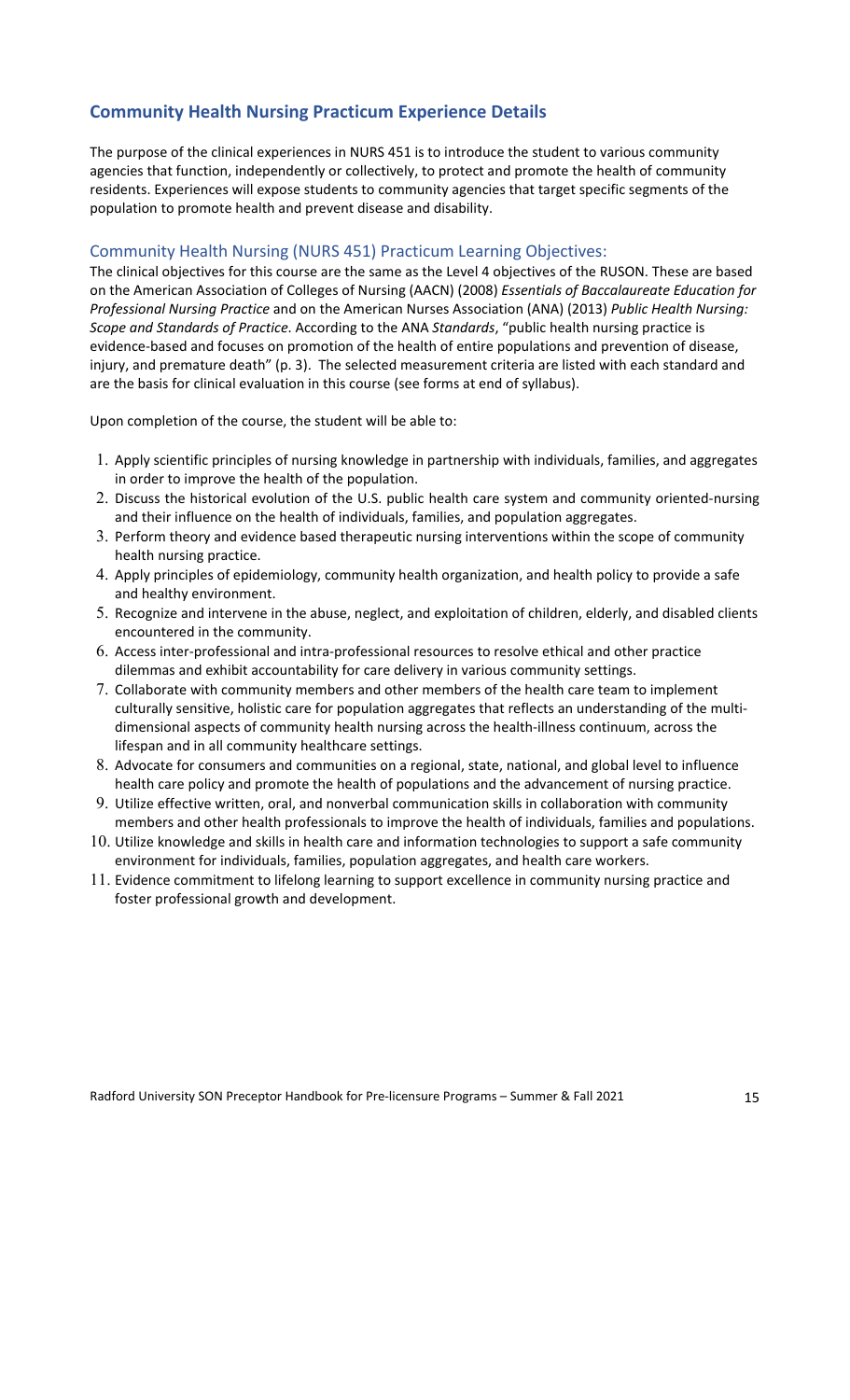# Community Health Nursing Clinical for NURS 429C/ NURS 479C

During this clinical practicum, students will participate in supervised clinical experiences and selected observational clinical experiences that complement the accompanying nursing theory courses. In this course, students are expected to reach the **supervised level** of clinical performance. Students at the **supervised level** occasionally (15% of the time) require faculty or preceptor direction, guidance, monitoring and support.

The **supervised level** student very often (at least 85% of the time) exhibits accuracy, safety, initiative, independence, efficiency, and organization in the delivery of client-centered care.

#### **Course Objectives**

Upon completion of this clinical practicum, the student will be able to perform the following objectives at the **supervised level** (as defined in the course description above):

- Provide safe, quality patient‐centered care while integrating cultural competence, and evidence‐ based practice.
- Integrate knowledge and skills in informatics and patient care technology into the delivery of patient‐centered care.
- Demonstrate skills in leadership, quality improvement, and patient safety to provide high quality care within interprofessional teams.
- Incorporate strategies to improve and promote individual, family, and population health in a variety of healthcare settings.
- Examine the impact of socio-cultural, legal, economic, regulatory, and political factors influencing healthcare delivery and practice.
- Demonstrate a commitment to professionalism, professional values, and lifelong learning.

# Preceptor Role and Responsibilities

Preparing for the Preceptorship

- 1. Obtain the facility Manager's approval to serve as a Preceptor and serve as a professional role model and be a provider of excellent community nursing care.
- 2. Be familiar with the course objectives and assist the student in hands on learning experiences to complete the specific course objectives.
- 3. Complete the preceptor orientation.

Communication with Faculty

- 1. Notify community faculty immediately should any unforeseen situation occurs. Examples include illness of preceptor or student, involvement in filing an incident or safety report.
- 2. Notify the student's assigned community course faculty if there are any problems/concerns during the community nursing preceptorship experience, including unsatisfactory performance.
- 3. Meet/confer with course faculty periodically regarding student progress.
- 4. Make suggestions to the faculty on how the learning experience could be improved.

#### Precepting a Student

- 1. Orient the student to the community location.
- 2. Inform the student of specific requirements for this location, methods of communication, and conference times.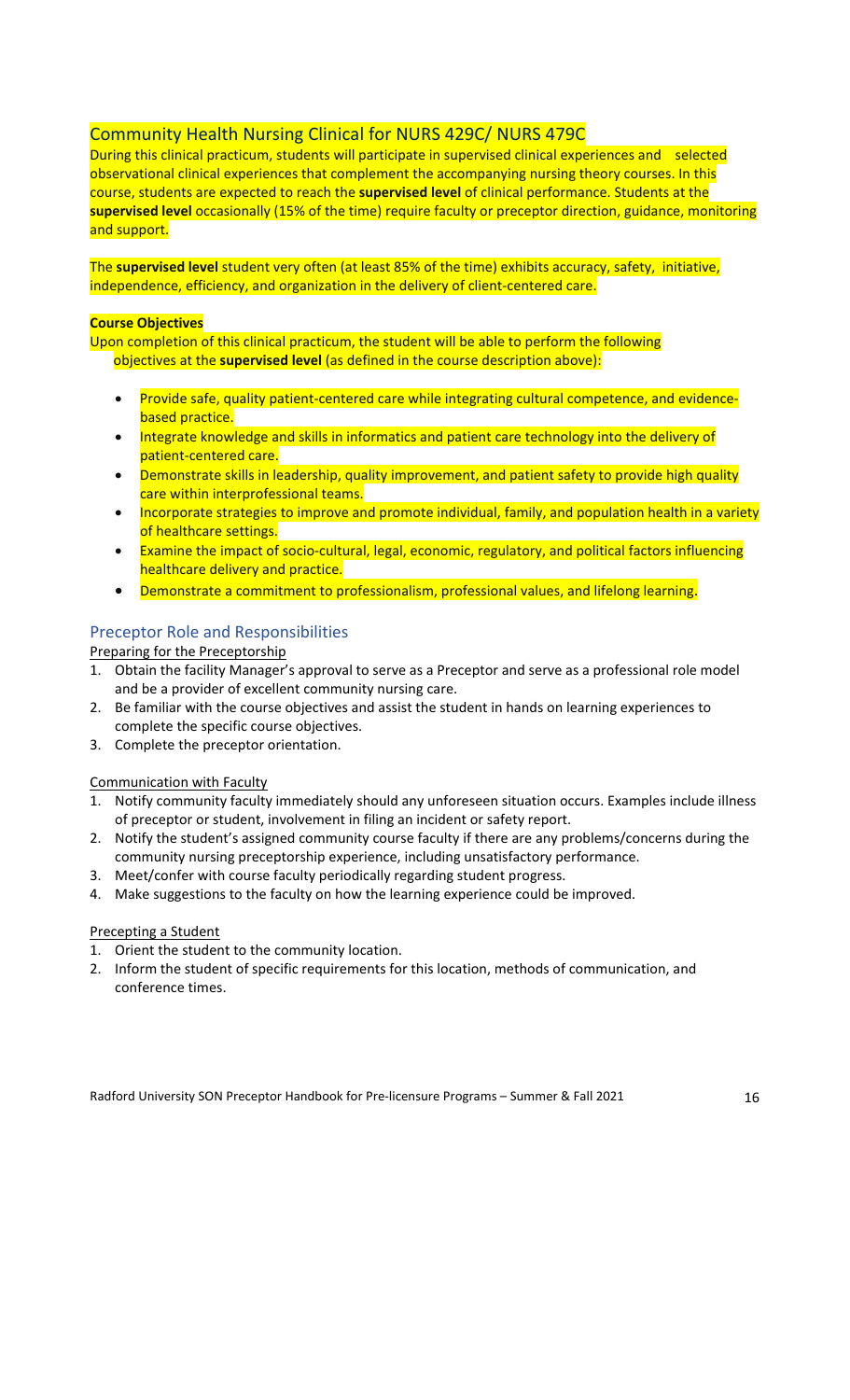- 3. Be physically present with the student at all times when the student is functioning in the role of the nurse. **Per the Virginia Board of Nursing, a preceptor may not further delegate the duties of the preceptorship.**
- 4. Sign the Preceptorship Time Sheet at the completion of each shift worked by the student.
- 5. Complete an evaluation of the student, which will be used by faculty in completing the student's community evaluation for the course. All **Preceptor forms** can be found at the end of this document.
- 6. Follow guidelines or policies of the health care agency and the School of Nursing regarding preceptorships and interventions, the nursing students are allowed to implement in the health care agency (see CANNOT DO list).

# Student Responsibilities for Community Practicum

- Work in a professional manner with preceptors, course faculty and health care agencies.
- Prepare specific course objectives to guide experience during the preceptorship and negotiate with the preceptor for essential learning experiences to accomplish set objectives.
- Supply the course faculty with a copy of the community schedule and copies of completed required course documentation by due dates.
- Provide information about times and setting for faculty site visits.
- Complete orientation and participate in activities in the community setting as directed by and under the guidance of the preceptor.
- Provide time for community evaluation with the community preceptor and with the course faculty following the practicum experience by established due date.
- Notify preceptor and community course faculty **immediately** of an absence, tardy or schedule change. The student must also notify the faculty immediately of any med errors/clinical error while practicing in the community area.
- Arrive at the community agency at the appropriate time for assigned shifts. Tardiness may result in an unsatisfactory evaluation.
- Dress in RUSON community scrubs, which are clean, neat and judged appropriate by the course faculty, preceptor and agency. All students are to wear RUSON name badges, which clearly identify name and student status. All students are to adhere to RUSON dress code policy. No exceptions to the dress code allowed.
- Notify faculty if preceptor is floated to another unit or pulled to participate in an ambulance transport.
- Provide feedback to the preceptor and community course faculty through evaluation of the learning experience.
- Turn in all assignments/documentation/signed documents in D2L. Originals are to be hand delivered to faculty before the end of the semester. All Student preceptor forms can be found here.
- Will wear approved face protectants/face mask/face shield during community hours.

# Faculty Responsibilities for Community Practicum

- Assign and orient preceptors as required by the Virginia Board of Nursing. Meet with the preceptor and/or use email/telephone communications/zoom to discuss the purpose of the community preceptorship, course objectives, preceptor role and responsibilities, and evaluation of student progress.
- Serve as a resource person and mentor for the preceptor and be available to the preceptor for telephone conferences, email, meetings, and dialogue, as needed to assist in resolving any problems.
- Provide advising and counseling for the student and preceptor if a student is not progressing in the preceptorship or a student is not performing satisfactorily in the community setting. The faculty will work with the student and preceptor to develop any necessary additional student objectives and will evaluate the student's progress in meeting those objectives.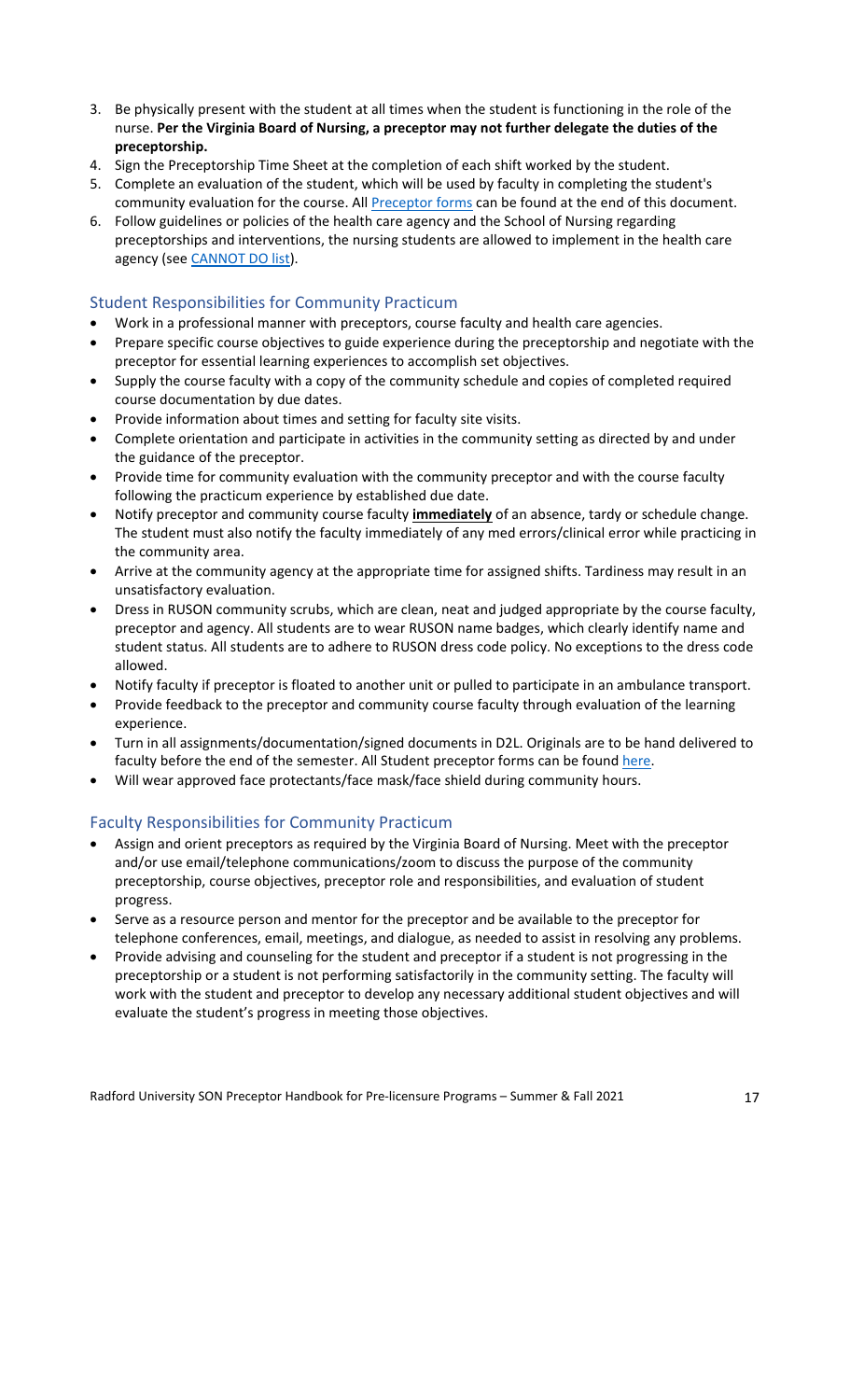- Remove a student from preceptorship in the event the faculty or preceptor identifies that the student is providing unsafe nursing practice for clients. Faculty will consult with lead instructor prior to decision made.
- Complete site visits with preceptor and student periodically to monitor student progress.
- Be available by phone for students at all times while in the field. A schedule will be completed and placed in D2L for instructor assignments.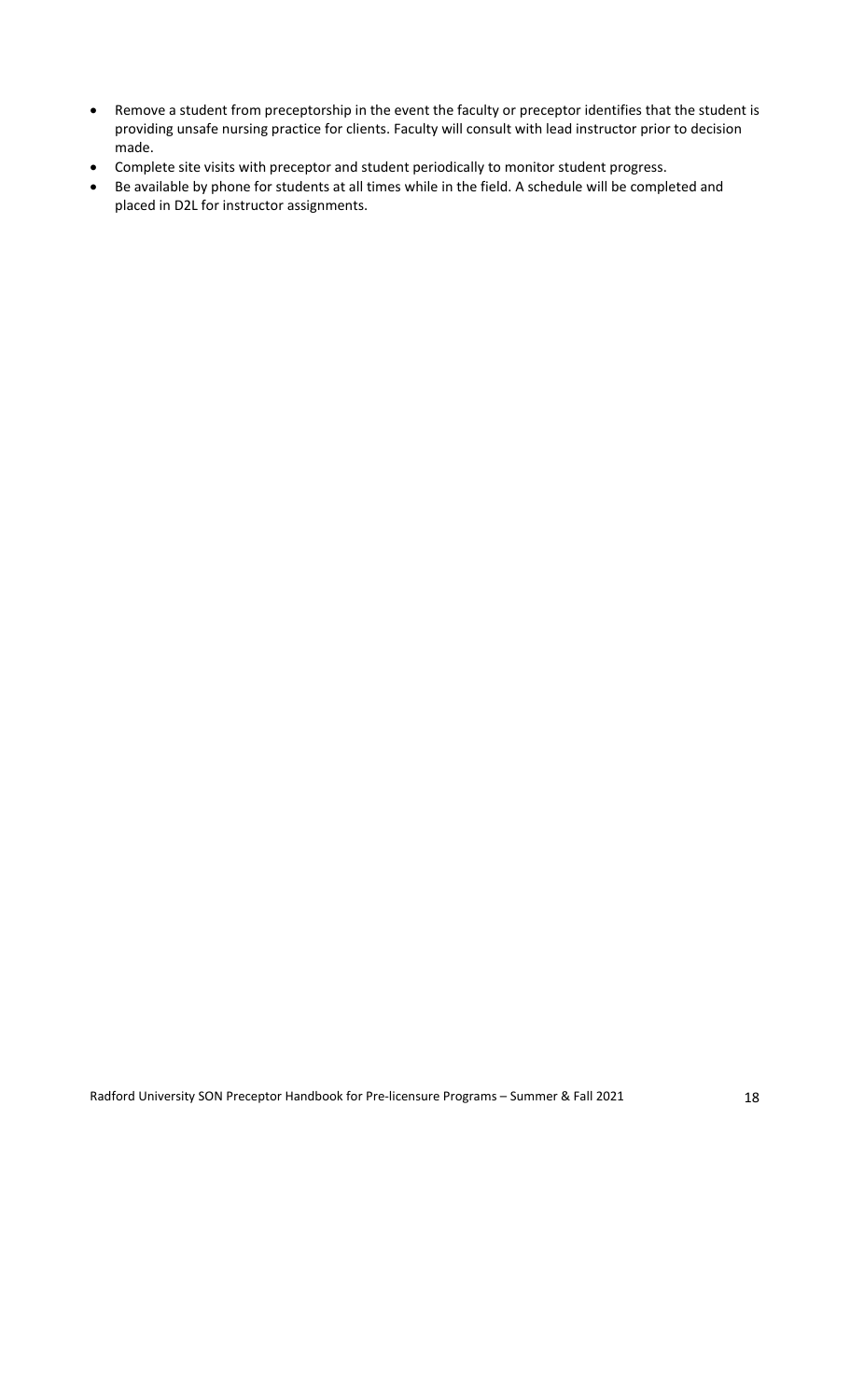# **Preceptorship Forms**

Forms for all of the Preceptorship experiences can be found on the following pages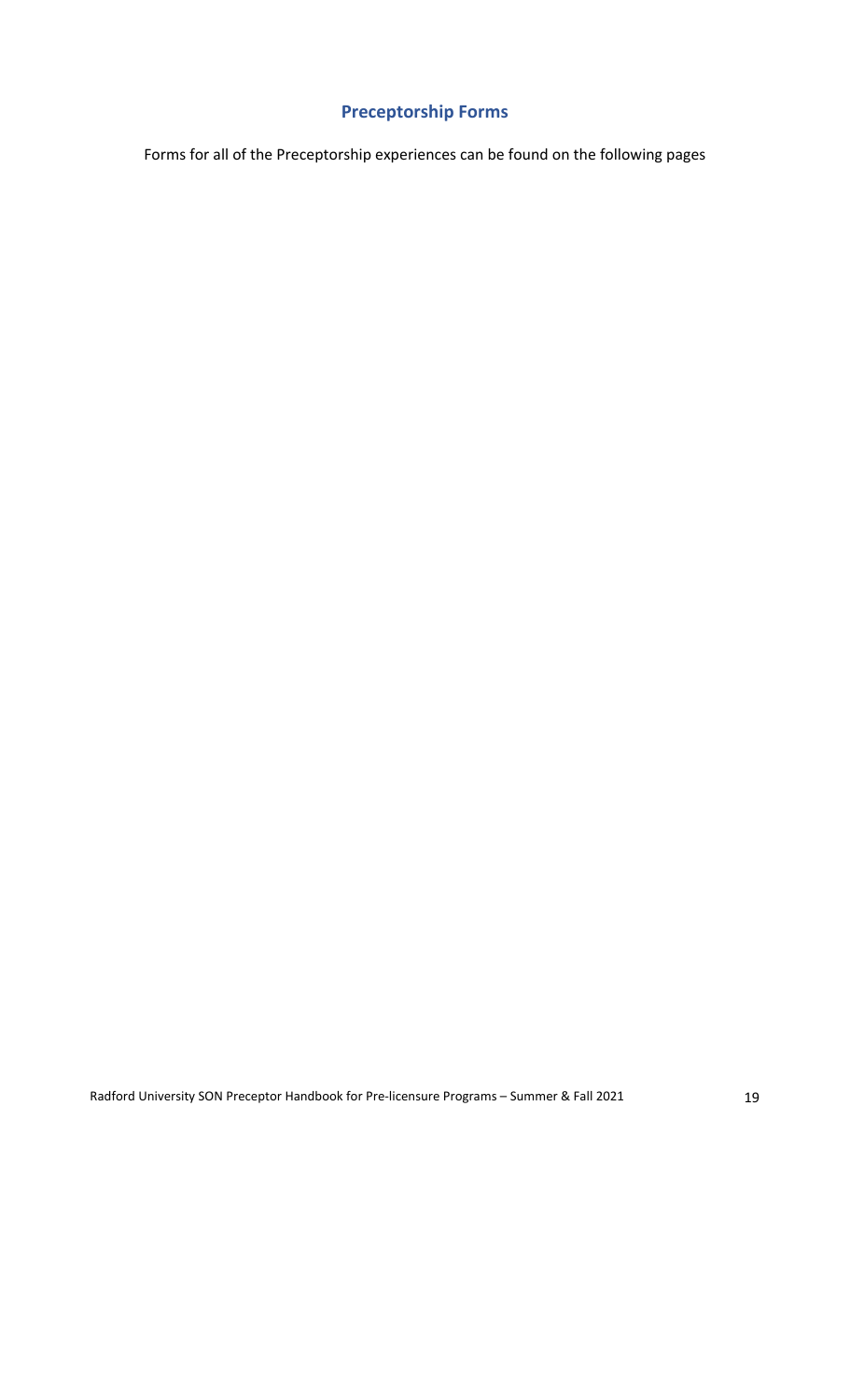# **Radford University School of Nursing**

Preceptorship Faculty Roster

Course\_\_\_\_\_\_\_\_\_\_\_\_\_\_\_\_\_\_\_\_\_\_\_\_\_\_\_\_\_\_\_\_\_\_\_\_\_\_\_\_\_\_\_\_\_\_\_\_\_\_\_\_\_\_\_\_\_\_\_\_\_\_\_

Preceptorship Experience\_\_\_\_\_\_\_\_\_\_\_\_\_\_\_\_\_\_\_\_\_\_\_\_\_\_\_\_\_\_\_\_\_\_\_\_\_\_\_\_\_\_\_\_\_\_\_\_

| <b>FACULTY NAME / TITLE</b> | <b>EMAIL</b> | <b>TELEPHONE</b> |
|-----------------------------|--------------|------------------|
|                             |              |                  |
|                             |              |                  |
|                             |              |                  |
|                             |              |                  |
|                             |              |                  |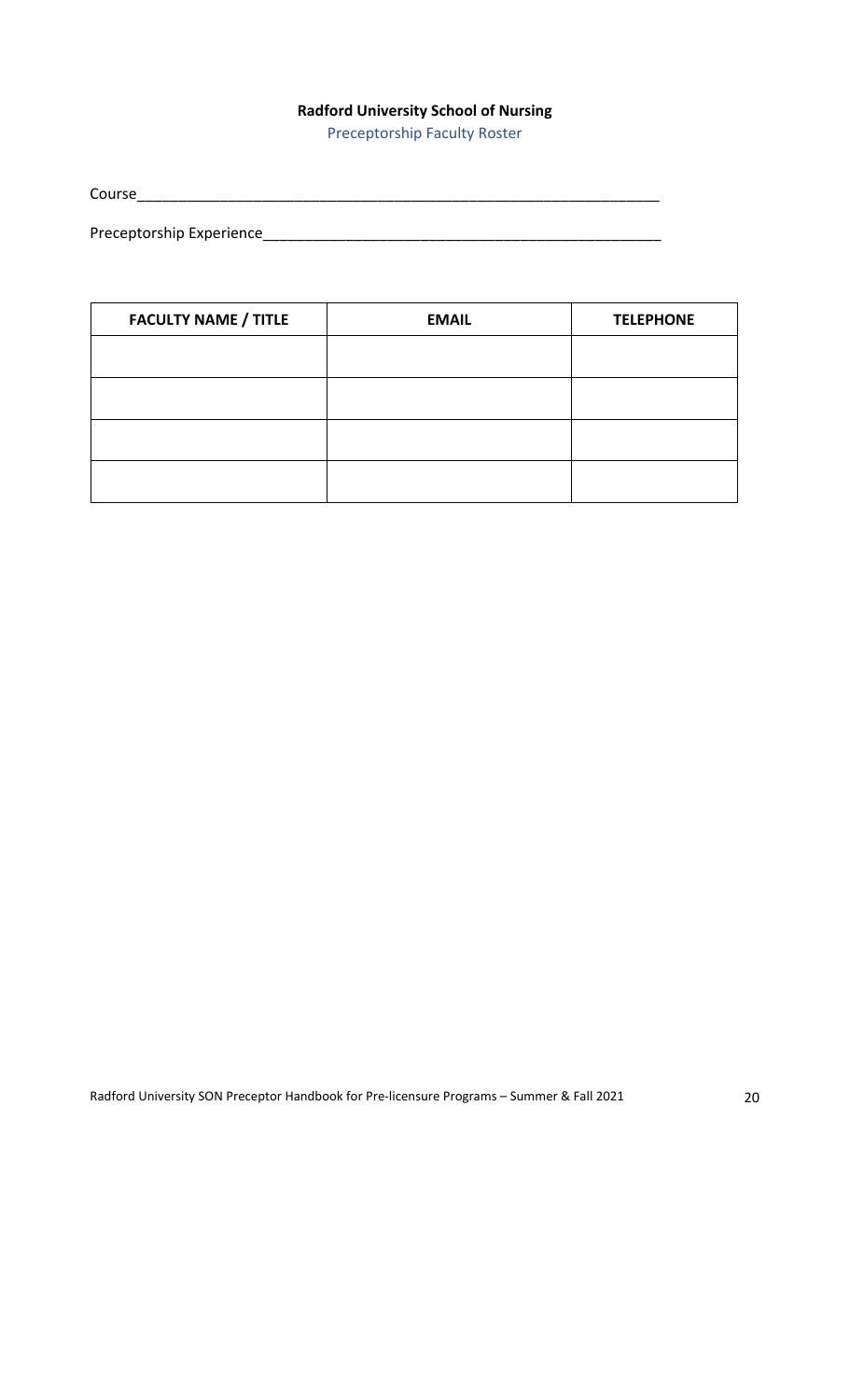# **Radford University School of Nursing**

Preceptor Profile

| RN Educational Preparation: (Diploma/Degree, School, and Year Graduated)                                                                                                                                                                                                                                                           |  |
|------------------------------------------------------------------------------------------------------------------------------------------------------------------------------------------------------------------------------------------------------------------------------------------------------------------------------------|--|
|                                                                                                                                                                                                                                                                                                                                    |  |
|                                                                                                                                                                                                                                                                                                                                    |  |
|                                                                                                                                                                                                                                                                                                                                    |  |
|                                                                                                                                                                                                                                                                                                                                    |  |
|                                                                                                                                                                                                                                                                                                                                    |  |
|                                                                                                                                                                                                                                                                                                                                    |  |
|                                                                                                                                                                                                                                                                                                                                    |  |
|                                                                                                                                                                                                                                                                                                                                    |  |
|                                                                                                                                                                                                                                                                                                                                    |  |
| The above information is for the exclusive use of Radford University School of Nursing. It is<br>maintained in a secure location and shredded when no longer needed. This information is<br>not shared with outside agencies except the Virginia Board of Nursing or credible<br>credentialing bodies for their auditing purposes. |  |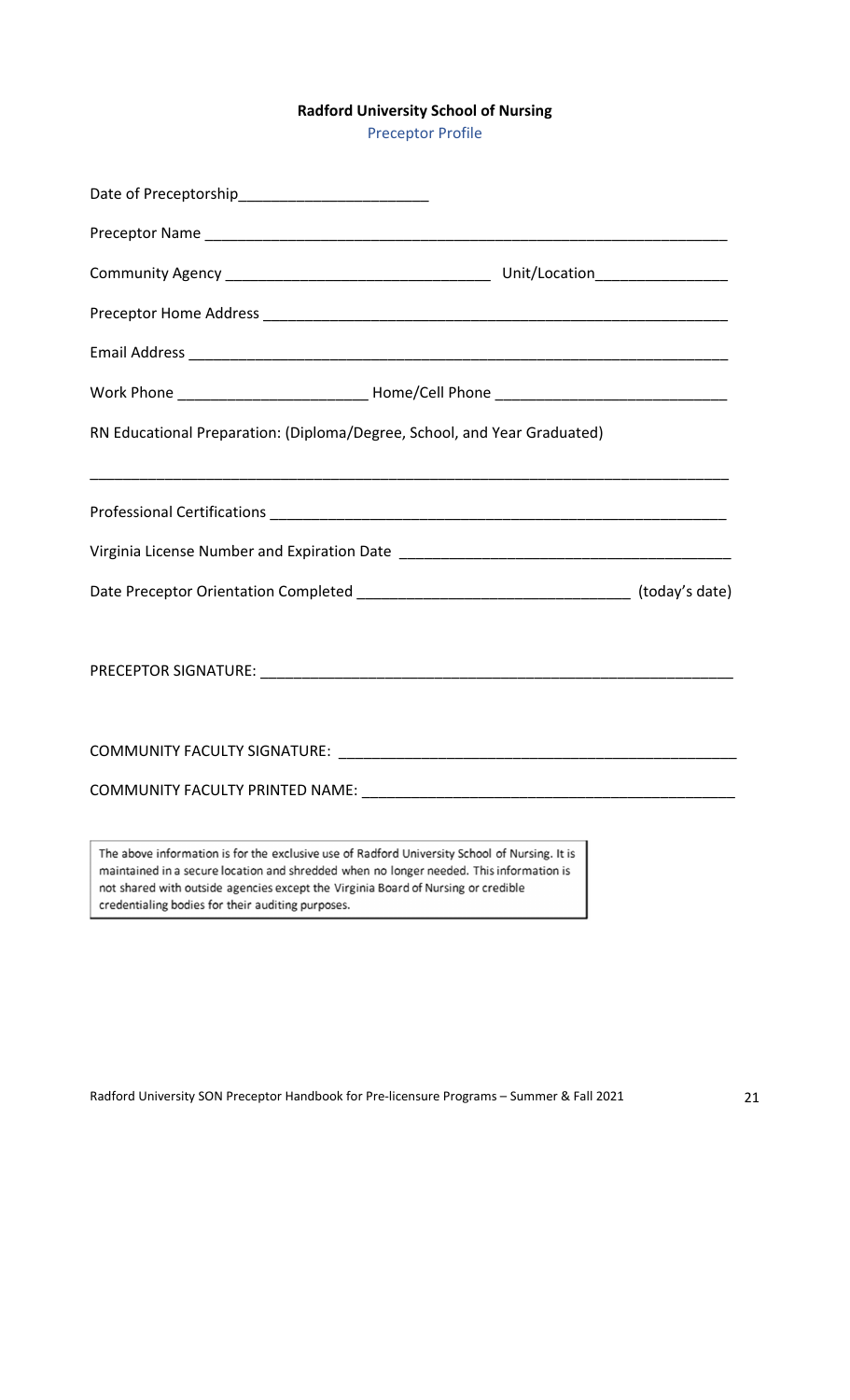# **Radford University School of Nursing** NURS 451 Community Health Nursing

Clinical Preceptor Agreement

This form must be on file with the RUSON prior to the student experience. It may be scanned and emailed or faxed to the course lead faculty at:

The original must be mailed that day or delivered to the students' supervising faculty at the next site visit.

\_\_\_\_\_\_\_\_\_\_\_\_\_\_\_\_\_\_\_\_\_\_\_\_\_\_\_\_\_\_\_\_\_\_\_\_\_\_\_\_\_\_\_\_\_\_\_\_\_\_\_\_\_\_\_\_\_\_\_\_\_\_\_\_\_\_\_\_\_\_\_\_\_\_\_\_\_\_\_\_\_\_\_

- 1. I understand that the student may work with any health care team member to observe or provide non-invasive nursing care (e.g. patient education, vital signs, etc.).
- 2. I understand that any invasive or judgment-based nursing procedures (e.g. injections, catheterizations, oxygen or medication administration, etc.) must be **directly supervised by myself or a RUSON faculty member.**
- 3. It is understood that the student is expected to be on duty on the days scheduled, to be on time, and to notify the agency and faculty for any absence.
- 4. It is understood that, if for any reason a change in the student's schedule is required, the student must notify his/her clinical preceptor and course faculty member PRIOR to this change.
- 5. If the student does not arrive to the site as scheduled and does not call to notify the assigned preceptor, I will notify the assigned course faculty as soon as possible.
- 6. It is understood that the student will adhere to the agency's policies, procedures, and standards of care as well as follow guidelines in the School of Nursing Student Handbook and the NURS 451 course syllabus.
- 7. It is understood that the student cannot take verbal or telephone orders from a physician or other health care provider.
- 8. It is understood that if the student and/or the clinical preceptor have any questions or concerns regarding student performance, patient care, etc., that the clinical preceptor will do so directly and as soon as possible so that any needed clarification or a resolution is immediate.
- 9. I have reviewed and understand the attached preceptor packet and cannot do list, had the opportunity to have my questions answered, and agree to supervise the assigned student(s).

\_\_\_\_\_\_\_\_\_\_\_\_\_\_\_\_\_\_\_\_\_\_\_\_\_\_\_\_\_\_\_\_\_\_\_\_\_\_\_\_\_\_\_\_\_\_\_\_\_\_\_\_\_\_\_\_\_\_\_\_\_\_\_\_\_\_\_\_\_\_\_\_\_\_\_\_\_\_\_\_\_\_\_\_

\_\_\_\_\_\_\_\_\_\_\_\_\_\_\_\_\_\_\_\_\_\_\_\_\_\_\_\_\_\_\_\_\_\_\_\_\_\_\_\_\_\_\_\_\_\_\_\_\_\_\_\_\_\_\_\_\_\_\_\_\_\_\_\_\_\_\_\_\_\_\_\_\_\_\_\_\_\_\_\_\_\_\_\_

\_\_\_\_\_\_\_\_\_\_\_\_\_\_\_\_\_\_\_\_\_\_\_\_\_\_\_\_\_\_\_\_\_\_\_\_\_\_\_\_\_\_\_\_\_\_\_\_\_\_\_\_\_\_\_\_\_\_\_\_\_\_\_\_\_\_\_\_\_\_\_\_\_\_\_\_\_\_\_\_\_\_\_\_

Signature of Community Preceptor (Please Sign) Signature of Community Preceptor (Please Sign)

Name of Community Preceptor (Print)

Student Name (Print)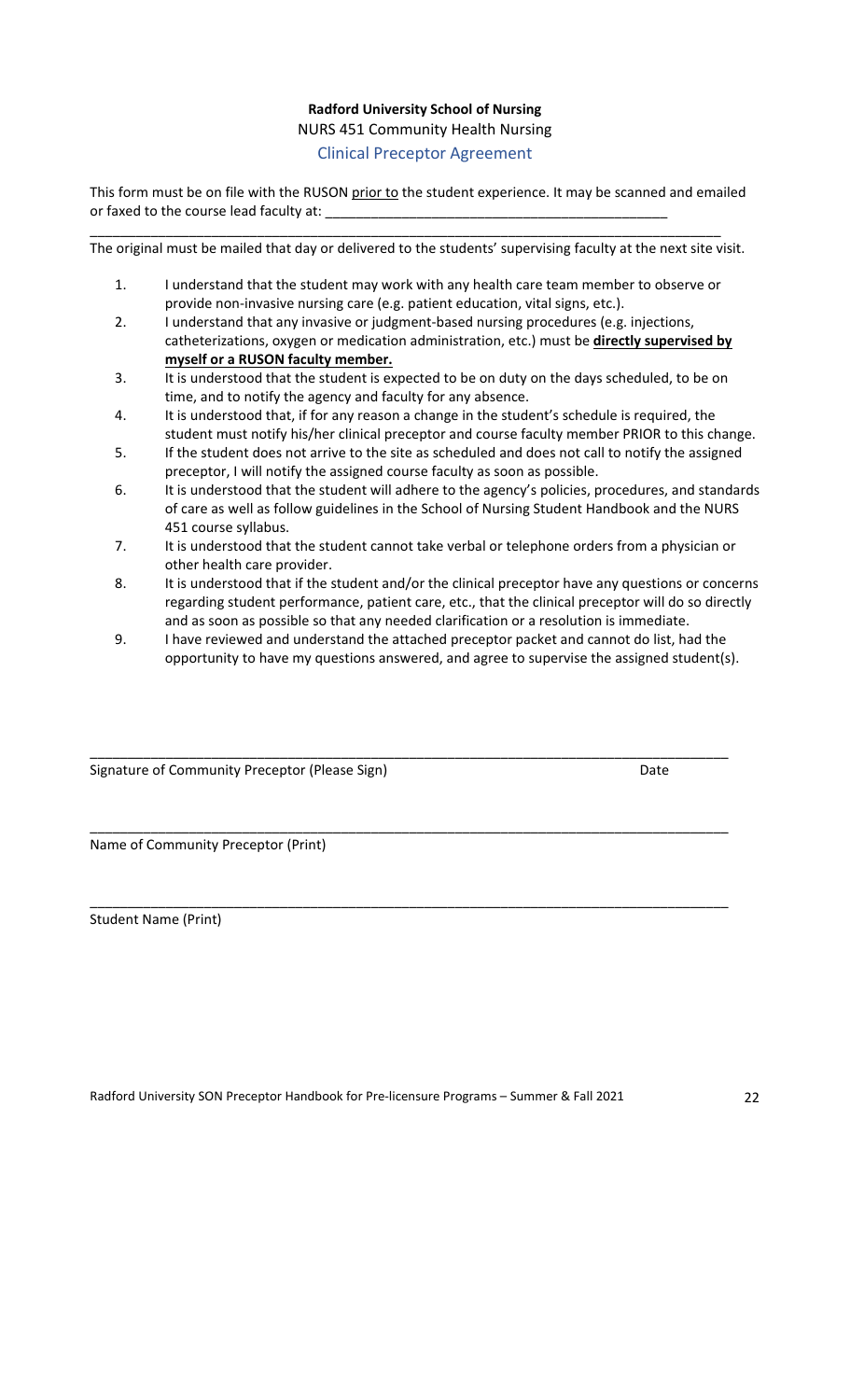#### **Radford University School of Nursing**

### Preceptor Evaluation of Student in Community Health Nursing

# **Scan the completed document and email to** \_\_\_\_\_\_\_\_\_\_\_\_\_\_\_\_\_\_\_\_\_\_\_\_\_\_\_\_\_\_\_\_\_\_\_\_\_\_\_\_\_\_\_\_\_\_\_\_

| Student | Preceptorship Date |
|---------|--------------------|
|         |                    |

Community Agency \_\_\_\_\_\_\_\_\_\_\_\_\_\_\_\_\_\_\_\_\_\_\_\_\_\_\_\_\_\_\_\_\_\_\_\_\_\_\_\_ Unit/Location \_\_\_\_\_\_\_\_\_\_\_\_\_\_\_\_\_\_\_

Community Faculty Name\_\_\_\_\_\_\_\_\_\_\_\_\_\_\_\_\_\_\_\_\_\_\_\_\_\_\_\_\_\_\_\_\_\_\_\_\_\_\_\_\_\_\_\_\_\_

RN PRECEPTOR SIGNATURE \_\_\_\_\_\_\_\_\_\_\_\_\_\_\_\_\_\_\_\_\_\_\_\_\_\_\_\_\_\_\_\_\_\_\_\_\_\_\_\_\_\_\_\_\_\_\_\_\_\_\_\_\_\_\_\_\_\_\_\_\_\_

RN PRECEPTOR PRINTED NAME \_\_\_\_\_\_\_\_\_\_\_\_\_\_\_\_\_\_\_\_\_\_\_\_\_\_\_\_\_\_\_\_\_\_\_\_\_\_\_\_\_\_\_\_\_\_\_\_\_\_\_\_\_\_\_\_\_\_\_

| <b>Scoring</b>      | % time requiring direction, guidance, monitoring, & support for activities related to client/system,<br>accuracy, safety, skillfulness, assertiveness, initiative & efficiency for a senior-level student |
|---------------------|-----------------------------------------------------------------------------------------------------------------------------------------------------------------------------------------------------------|
| $5$ = Self-directed | 95% or > of the time performs work without prompting                                                                                                                                                      |
| $4 =$ Supervised    | 85% of the time performs work with minimal prompting                                                                                                                                                      |
| $3$ = Assisted      | 70% of the time performs work without prompting                                                                                                                                                           |
| $2 = Novice$        | 50% of the time requires prompting to complete duties (needs assistance 50% of the time)                                                                                                                  |
| $1 = Dependent$     | 30% of the time performs without prompting (requires 70% assistance to complete objective)                                                                                                                |
| $0 = Does not$      | Performs duties 10% or < of the time without assistance. (requires 90% assist to complete objective)                                                                                                      |
| meet criteria       |                                                                                                                                                                                                           |

Please rate student performance on the scale of 0 – 5 by checking the corresponding box for each objective below.

| <b>Student Objectives</b> |                                                       | 5 | Δ | 3 | $\overline{2}$ | 1 | 0 |
|---------------------------|-------------------------------------------------------|---|---|---|----------------|---|---|
| 1.                        | Correctly identified client care priorities and/or    |   |   |   |                |   |   |
|                           | coordination of care concerns.                        |   |   |   |                |   |   |
| 2.                        | Accepted performance feedback in a positive           |   |   |   |                |   |   |
|                           | manner and utilize for professional growth.           |   |   |   |                |   |   |
| 3.                        | Protected patients from injury, infection, and        |   |   |   |                |   |   |
|                           | harm.                                                 |   |   |   |                |   |   |
| 4.                        | Identified appropriate members of the                 |   |   |   |                |   |   |
|                           | interdisciplinary care team.                          |   |   |   |                |   |   |
| 5.                        | Assumes role of team member or leader based on        |   |   |   |                |   |   |
|                           | the situation and demonstrate a commitment to         |   |   |   |                |   |   |
|                           | team goals                                            |   |   |   |                |   |   |
| 6.                        | Discusses pertinent nursing diagnosis, realistic      |   |   |   |                |   |   |
|                           | outcomes, and appropriate interventions.              |   |   |   |                |   |   |
| 7.                        | Implements plan of care, evaluate patient's           |   |   |   |                |   |   |
|                           | response to interventions, and modifies based on      |   |   |   |                |   |   |
|                           | evaluation.                                           |   |   |   |                |   |   |
| 8.                        | Incorporate high quality evidence-based               |   |   |   |                |   |   |
|                           | healthcare information in the provision of nursing    |   |   |   |                |   |   |
|                           | care interventions.                                   |   |   |   |                |   |   |
| 9.                        | Seeks support and education regarding the use of      |   |   |   |                |   |   |
|                           | technology equipment.                                 |   |   |   |                |   |   |
|                           | 10. Navigates the electronic health care record and   |   |   |   |                |   |   |
|                           | accurately document patient care in a timely and      |   |   |   |                |   |   |
|                           | thorough manner.                                      |   |   |   |                |   |   |
|                           | 11. Uses information and technology tools to support, |   |   |   |                |   |   |
|                           | monitor and evaluates outcomes of care                |   |   |   |                |   |   |
|                           | processes, and communicate professionally.            |   |   |   |                |   |   |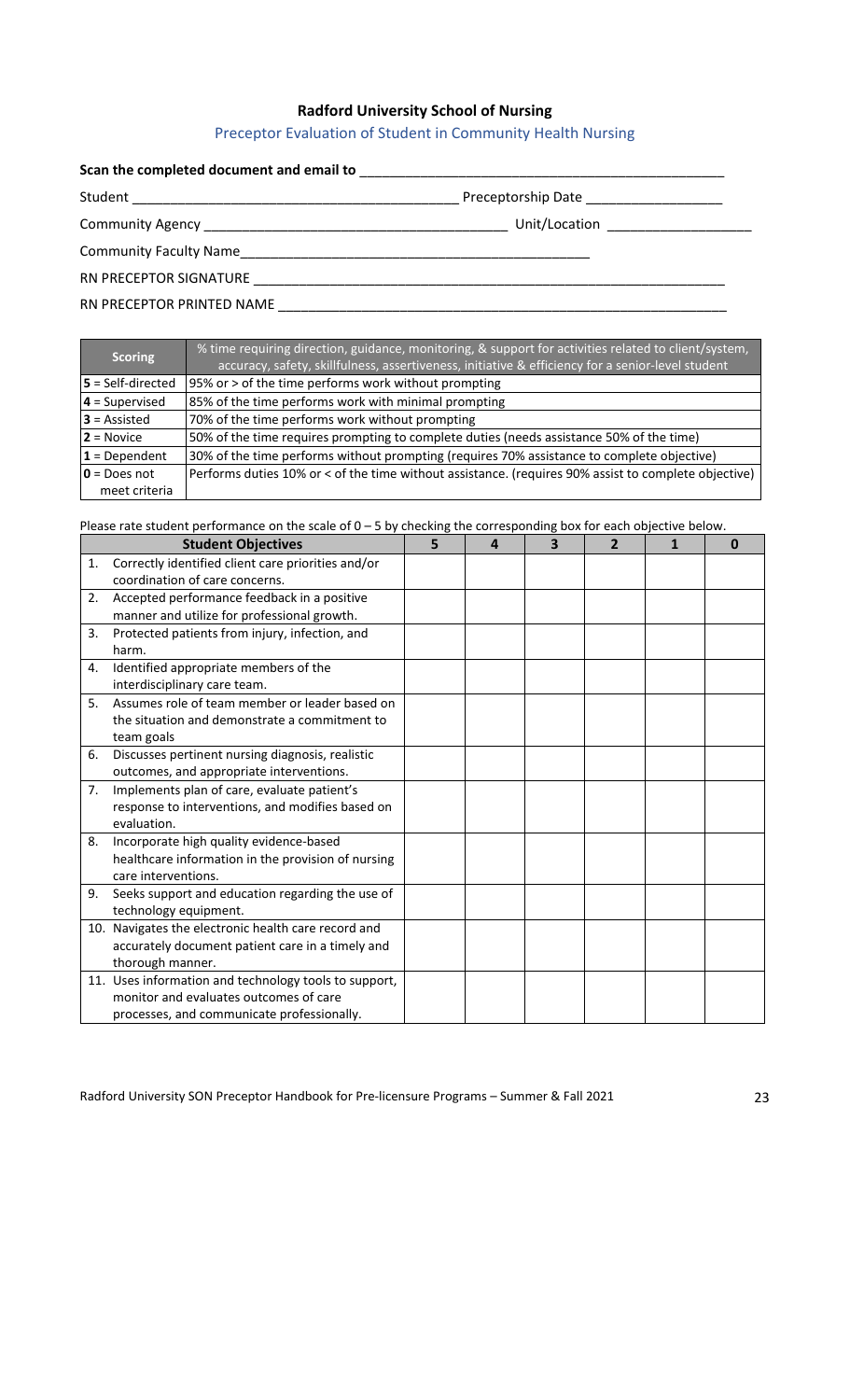|                                          | 12. Responds appropriately to clinical alarms and                                                         |  |  |  |  |  |  |
|------------------------------------------|-----------------------------------------------------------------------------------------------------------|--|--|--|--|--|--|
|                                          | alerts.                                                                                                   |  |  |  |  |  |  |
|                                          | 13. Assesses for specific socio-cultural, legal,                                                          |  |  |  |  |  |  |
| economic, regulatory factors influencing |                                                                                                           |  |  |  |  |  |  |
|                                          | healthcare delivery.                                                                                      |  |  |  |  |  |  |
|                                          | 14. Uses national patient safety standards to ensure                                                      |  |  |  |  |  |  |
|                                          | patient safety.                                                                                           |  |  |  |  |  |  |
|                                          | 15. Protects confidentiality of protected health<br>information in electronic health records.             |  |  |  |  |  |  |
|                                          | 16. Adheres to agency and college policies,                                                               |  |  |  |  |  |  |
|                                          | regulations and state laws and ethical framework                                                          |  |  |  |  |  |  |
|                                          | of nursing.                                                                                               |  |  |  |  |  |  |
|                                          | 17. Facilitates informed patient consent for care                                                         |  |  |  |  |  |  |
|                                          | when explaining care and procedures to the                                                                |  |  |  |  |  |  |
|                                          | patient.                                                                                                  |  |  |  |  |  |  |
|                                          | 18. Demonstrates awareness of own strengths and                                                           |  |  |  |  |  |  |
|                                          | limitations as a team member initiate requests                                                            |  |  |  |  |  |  |
|                                          | for help when appropriate.                                                                                |  |  |  |  |  |  |
|                                          | 19. Clarifies roles and accountabilities by effective                                                     |  |  |  |  |  |  |
|                                          | communication to the healthcare team.                                                                     |  |  |  |  |  |  |
|                                          | 20. Acknowledges ethical dilemmas or situations that                                                      |  |  |  |  |  |  |
|                                          | impact patient care.                                                                                      |  |  |  |  |  |  |
|                                          | 21. Demonstrates accountability for own actions and<br>clinical judgment and accountability for delegated |  |  |  |  |  |  |
|                                          | acts.                                                                                                     |  |  |  |  |  |  |
|                                          | 22. Demonstrates appropriate professional behaviors                                                       |  |  |  |  |  |  |
|                                          | treating all individuals with dignity and respect.                                                        |  |  |  |  |  |  |
|                                          | 23. Performs comprehensive patient assessment.                                                            |  |  |  |  |  |  |
|                                          | 24. Verbalizes knowledge of patient's condition                                                           |  |  |  |  |  |  |
|                                          | including significant signs & symptoms, pertinent                                                         |  |  |  |  |  |  |
|                                          | history, pathophysiology & diagnostic tests & lab                                                         |  |  |  |  |  |  |
|                                          | results.                                                                                                  |  |  |  |  |  |  |
|                                          | 25. Assesses, evaluates and documents pain status                                                         |  |  |  |  |  |  |
|                                          | using a comprehensive approach.                                                                           |  |  |  |  |  |  |
|                                          | 26. Prioritizes and complete all assigned care in an                                                      |  |  |  |  |  |  |
|                                          | organized and timely manner.                                                                              |  |  |  |  |  |  |
|                                          | 27. Demonstrates knowledge and skill in performance                                                       |  |  |  |  |  |  |
|                                          | of patient care procedures.                                                                               |  |  |  |  |  |  |
|                                          | 28. Performs appropriate assessments prior to,                                                            |  |  |  |  |  |  |
|                                          | during and after medication administration.                                                               |  |  |  |  |  |  |
|                                          | 29. Administers medications safely utilizing the 5<br>Rights.                                             |  |  |  |  |  |  |
|                                          | 30. Verbalizes comprehensive knowledge of                                                                 |  |  |  |  |  |  |
|                                          | medications.                                                                                              |  |  |  |  |  |  |
|                                          | <b>Preceptor Comments:</b>                                                                                |  |  |  |  |  |  |
|                                          |                                                                                                           |  |  |  |  |  |  |
|                                          |                                                                                                           |  |  |  |  |  |  |
|                                          |                                                                                                           |  |  |  |  |  |  |
|                                          |                                                                                                           |  |  |  |  |  |  |
|                                          |                                                                                                           |  |  |  |  |  |  |
|                                          |                                                                                                           |  |  |  |  |  |  |
|                                          |                                                                                                           |  |  |  |  |  |  |